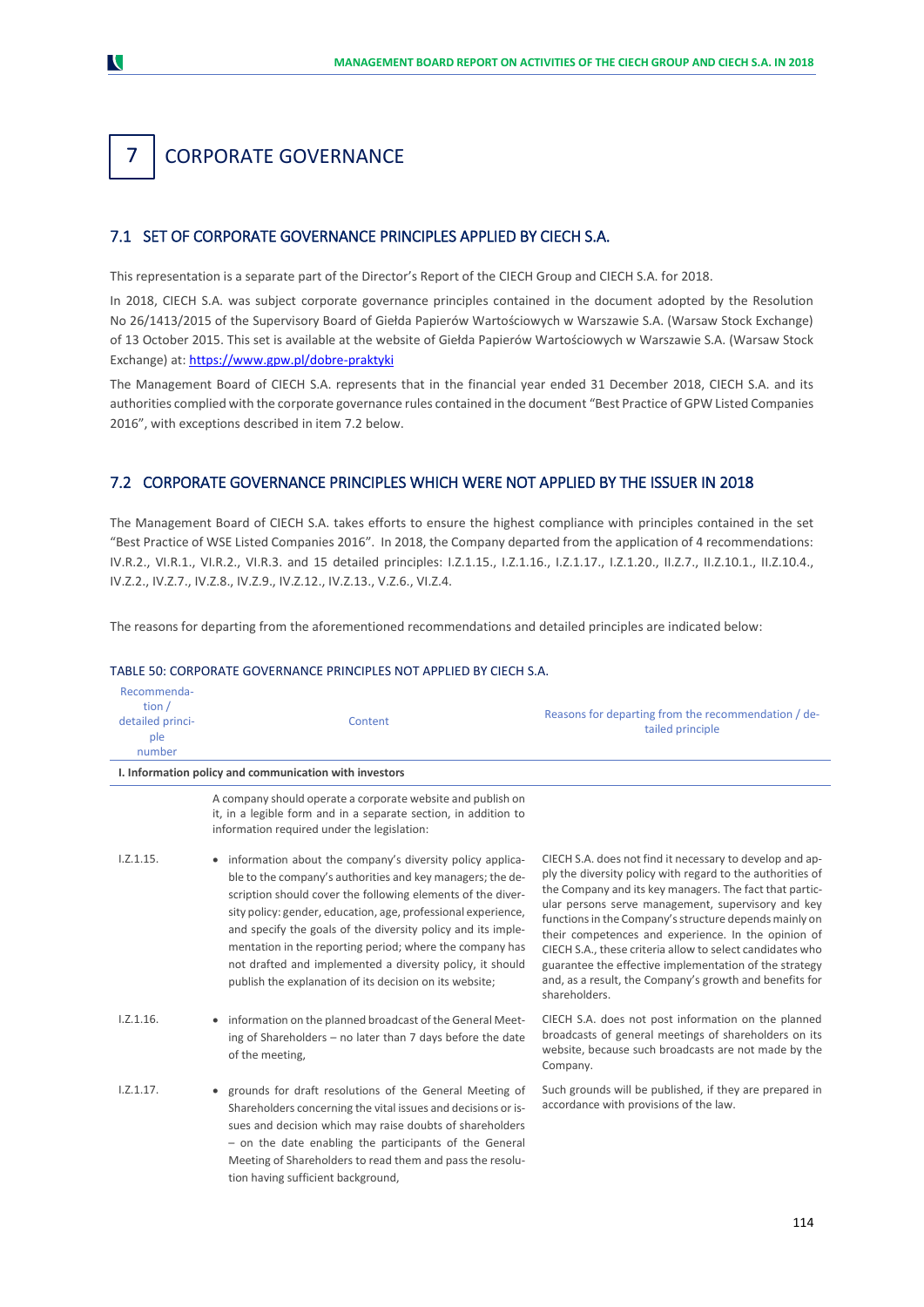| Recommenda-      |                                                                                                                                                                                                                                                                                                                                                                                                                                                                                                                                                                                                                                                                                                                                                             |                                                                                                                                                                                                                                                                                                                                                                                                                                                                                                                    |
|------------------|-------------------------------------------------------------------------------------------------------------------------------------------------------------------------------------------------------------------------------------------------------------------------------------------------------------------------------------------------------------------------------------------------------------------------------------------------------------------------------------------------------------------------------------------------------------------------------------------------------------------------------------------------------------------------------------------------------------------------------------------------------------|--------------------------------------------------------------------------------------------------------------------------------------------------------------------------------------------------------------------------------------------------------------------------------------------------------------------------------------------------------------------------------------------------------------------------------------------------------------------------------------------------------------------|
| tion $/$         |                                                                                                                                                                                                                                                                                                                                                                                                                                                                                                                                                                                                                                                                                                                                                             | Reasons for departing from the recommendation / de-                                                                                                                                                                                                                                                                                                                                                                                                                                                                |
| detailed princi- | Content                                                                                                                                                                                                                                                                                                                                                                                                                                                                                                                                                                                                                                                                                                                                                     | tailed principle                                                                                                                                                                                                                                                                                                                                                                                                                                                                                                   |
| ple<br>number    |                                                                                                                                                                                                                                                                                                                                                                                                                                                                                                                                                                                                                                                                                                                                                             |                                                                                                                                                                                                                                                                                                                                                                                                                                                                                                                    |
| 1.2.1.20.        | • an audio or video recording of a general meeting.                                                                                                                                                                                                                                                                                                                                                                                                                                                                                                                                                                                                                                                                                                         | CIECH S.A. does not publish audio or video recordings of<br>a general meeting on its website, because it does not<br>record the proceedings in such form. The Company pre-<br>pares and immediately publishes information required<br>by the law on its website, among others, the contents of<br>the resolutions taken at the General Meeting of Share-<br>holders, enabling the investors to read the minutes.                                                                                                   |
|                  | II. The Management Board and the Supervisory Board                                                                                                                                                                                                                                                                                                                                                                                                                                                                                                                                                                                                                                                                                                          |                                                                                                                                                                                                                                                                                                                                                                                                                                                                                                                    |
| II.Z.7.          | Provisions of Annexe I to the Commission Recommendation,<br>referred to in the principle II.Z.4 shall apply with regard to tasks<br>and operations of committees of the Supervisory Board. If the<br>function of the Audit Committee is performed by the Supervi-<br>sory Board, the above principles shall apply respectively.                                                                                                                                                                                                                                                                                                                                                                                                                             | The Supervisory Board comprises, among others, the<br>Remuneration Committee composed of two members<br>who do not meet the independence criterion. Both<br>Members are highly qualified, thus the Remuneration<br>Committee operates effectively. The independence cri-<br>terion does not have an impact on the reliability of the<br>actions implemented by the Committee.                                                                                                                                      |
|                  | In addition to its responsibilities laid down in the legislation,<br>the supervisory board should prepare and present to the ordi-<br>nary general meeting once per year the following:                                                                                                                                                                                                                                                                                                                                                                                                                                                                                                                                                                     |                                                                                                                                                                                                                                                                                                                                                                                                                                                                                                                    |
| II.Z.10.1.       | • an assessment of the company's standing including an as-<br>sessment of the internal control, risk management and<br>compliance systems and the internal audit function; such<br>assessment should cover all significant controls, in particu-<br>lar financial reporting and operational controls;                                                                                                                                                                                                                                                                                                                                                                                                                                                       | The assessment of the Supervisory Board refers to op-<br>erations of control systems, risk management, compli-<br>ance (policy accepted for application on 1 February<br>2018) and operations of the internal audit function in<br>CIECH S.A., but not in the company itself. The standing<br>of CIECH S.A. is presented in the financial statements,<br>assessed by the supervisory board.                                                                                                                        |
| II.Z.10.4.       | an assessment of the rationality of the company's policy re-<br>ferred to in recommendation I.R.2 or information about the<br>absence of such policy.                                                                                                                                                                                                                                                                                                                                                                                                                                                                                                                                                                                                       | The sponsorship and charity activities performed by<br>CIECH have no significant effect on the operational and<br>financial situation of the Company. In the Company's<br>opinion, the Supervisory Board does not have to pre-<br>pare and present the assessment of the rationality of<br>the policy, referred to in the recommendation I.R.2.                                                                                                                                                                    |
|                  | IV. General Meeting of Shareholders and relations with shareholders                                                                                                                                                                                                                                                                                                                                                                                                                                                                                                                                                                                                                                                                                         |                                                                                                                                                                                                                                                                                                                                                                                                                                                                                                                    |
| IV.R.2.          | If justified by the structure of shareholders or expectations of<br>shareholders notified to the company, and if the company is in<br>a position to provide the technical infrastructure necessary for<br>a general meeting to proceed efficiently using electronic com-<br>munication means, the company should enable its sharehold-<br>ers to participate in a general meeting using such means, in<br>particular through:<br>1) real-life broadcast of the general meeting;<br>2) real-time bilateral communication where shareholders may<br>take the floor during a general meeting from a location other<br>than the general meeting;<br>3) exercise of the right to vote during a general meeting either<br>in person or through a plenipotentiary. | In the opinion of CIECH S.A., the shareholder structure<br>is dispersed, but this does not justify holding general<br>meetings using electronic communication means. In the<br>opinion of CIECH S.A., the benefits of holding the meet-<br>ings in such manner do not outweigh the risks it entails<br>(e.g. no guarantee of complete security using IT sys-<br>tems). The Company will cyclically verify the ability to<br>adapt to the above recommendations and does not ex-<br>clude a change in this respect. |
| IV.Z.2.          | If this is justified by the shareholder structure of the Company,<br>the Company ensures a generally available real-time broadcast<br>of the proceedings of the general meeting of shareholders.                                                                                                                                                                                                                                                                                                                                                                                                                                                                                                                                                            | In the opinion of CIECH S.A., the shareholder structure<br>is dispersed, but this does not justify the necessity to en-<br>sure the generally available real-time broadcast of the<br>proceedings of the general meeting of shareholders.                                                                                                                                                                                                                                                                          |
| IV.Z.7.          | A break in the general meeting of shareholders may take place<br>only in specific situations, each time indicated in the grounds<br>for the resolution on the break order, prepared on the basis of<br>reasons presented by the shareholder applying for the break.                                                                                                                                                                                                                                                                                                                                                                                                                                                                                         | In accordance with the applicable law, the break in the<br>proceedings is decided by the vote of shareholders and<br>this is their only instruction. Thus CIECH S.A. may not<br>guarantee the application of the above principle each<br>time.                                                                                                                                                                                                                                                                     |
| IV.Z.8.          | The resolution of the general meeting of shareholders on the<br>order of a break explicitly indicates the date of resuming the                                                                                                                                                                                                                                                                                                                                                                                                                                                                                                                                                                                                                              | In accordance with the applicable law, the date of re-<br>suming the proceedings of the general meeting of                                                                                                                                                                                                                                                                                                                                                                                                         |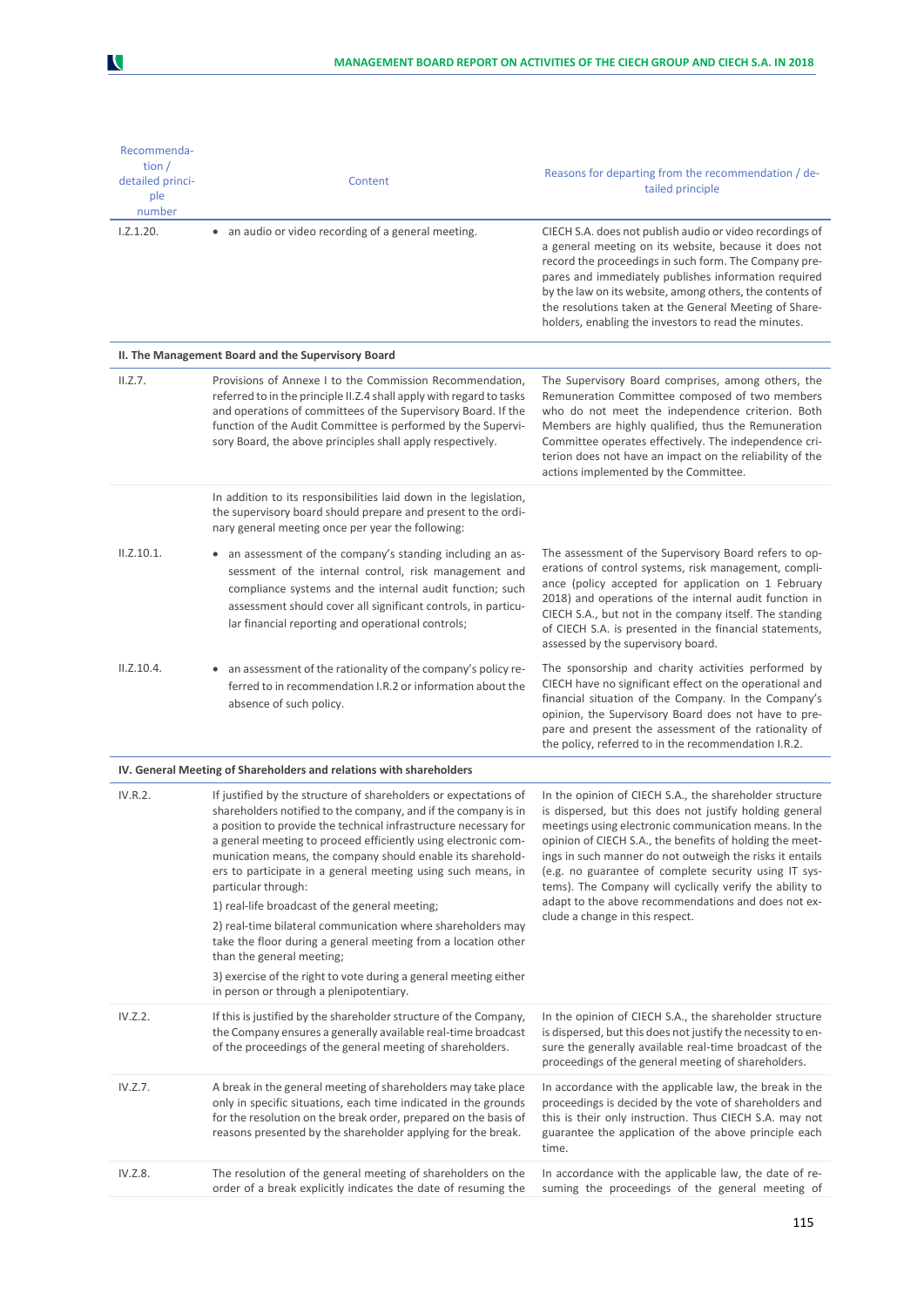| Recommenda-<br>tion $/$<br>detailed princi-<br>ple<br>number | Content                                                                                                                                                                                                                                                                                                                                                                                                                                                                                                                                                                                                                                                                                                                                                         | Reasons for departing from the recommendation / de-<br>tailed principle                                                                                                                                                                                                                                                                                                                                                                                                                                                                                                                |  |  |
|--------------------------------------------------------------|-----------------------------------------------------------------------------------------------------------------------------------------------------------------------------------------------------------------------------------------------------------------------------------------------------------------------------------------------------------------------------------------------------------------------------------------------------------------------------------------------------------------------------------------------------------------------------------------------------------------------------------------------------------------------------------------------------------------------------------------------------------------|----------------------------------------------------------------------------------------------------------------------------------------------------------------------------------------------------------------------------------------------------------------------------------------------------------------------------------------------------------------------------------------------------------------------------------------------------------------------------------------------------------------------------------------------------------------------------------------|--|--|
|                                                              | proceedings, whereas this date may not form an obstacle for<br>most shareholders, including the minority shareholders, to<br>participate in the proceedings.                                                                                                                                                                                                                                                                                                                                                                                                                                                                                                                                                                                                    | shareholders is decided by vote of shareholders. Thus<br>CIECH S.A. may not guarantee the application of the<br>above principle each time.                                                                                                                                                                                                                                                                                                                                                                                                                                             |  |  |
| IV.Z.9.                                                      | The Company is committed to assure that draft resolutions of<br>the general meeting of shareholders contained the grounds, if<br>it helps the shareholders to pass the resolution having suffi-<br>cient background. If a particular item is listed on the agenda of<br>the general meeting of shareholders on demand of the share-<br>holder or shareholders, the Management Board or the chair-<br>man of the general meeting of shareholders asks for the<br>grounds of the proposed resolution. In vital cases or in cases<br>which may raise doubts of shareholders, the Company will sub-<br>mit the grounds, unless it will otherwise provide the share-<br>holders with information which allow passing the resolution<br>having sufficient background. | CIECH S.A. is committed to guarantee that in justified<br>cases draft resolutions of the general meeting of share-<br>holders will comprise the grounds. However, this may<br>not be possible, for example, if the item is put on the<br>agenda of the general meeting of shareholders by a<br>shareholder who submitted the draft resolution without<br>grounds, the Management Board of CIECH S.A. may not<br>be able to submit the justification unknown to it. There-<br>fore, the Management Board of CIECH S.A. may not<br>guarantee that this principle will always be applied. |  |  |
| IV.Z.12.                                                     | The Management Board should provide the participants of the<br>general meeting of shareholders with the financial perfor-<br>mance of the Company and other significant information con-<br>tained in the financial statements to be approved by the gen-<br>eral meeting.                                                                                                                                                                                                                                                                                                                                                                                                                                                                                      | Pursuant to the applicable law, CIECH S.A. prepares the<br>financial statements comprising information material in<br>the opinion of the Management Board. Documents are<br>public (available, among others, at ciechgroup.com<br>website) and the participants of the general meeting<br>may read them. Additionally, the concept of "other ma-<br>terial information" is too vague to declare the applica-<br>tion of this principle.                                                                                                                                                |  |  |
| IV.Z.13.                                                     | In the case of a demand by the shareholder for information<br>about the Company, the Management Board of the Company<br>is required to reply to the shareholder's demand or inform it<br>about the refusal to give this information no later than within<br>30 days, if the Management Board took such decision pursuant<br>to Article 428 §2 or §3 of the Code of Commercial Partnerships<br>and Companies.                                                                                                                                                                                                                                                                                                                                                    | In accordance with the applicable law, in the course of<br>proceedings of the general meeting of shareholders, the<br>Management Board provides the shareholder, on its de-<br>mand, with information about the Company, but only if<br>it is justified for the purposes of the assessment of the<br>item on the agenda, pursuant to Article 428 of the Code<br>of Commercial Partnerships and Companies. In the opin-<br>ion of CIECH S.A., if the Company undertakes to apply<br>the aforementioned principle, it could lead to numerous<br>frauds on the part of shareholders.      |  |  |
|                                                              | V. Conflict of interest and transactions with related parties                                                                                                                                                                                                                                                                                                                                                                                                                                                                                                                                                                                                                                                                                                   |                                                                                                                                                                                                                                                                                                                                                                                                                                                                                                                                                                                        |  |  |
| V.Z.6.                                                       | In its internal regulations, the Company determines criteria<br>and circumstances, which may lead to the conflict of interest<br>in the Company, and the rules of conduct, if the conflict of in-<br>terest occurs or is likely to occur. The internal regulations of<br>the Company comprise, among others, the methods of pre-<br>venting, identifying and solving conflicts of interest, and rules<br>for excluding a member of the Management Board or the Su-<br>pervisory Board from the participation in solving the issue sub-<br>ject to conflict of interest or at risk of such conflict.                                                                                                                                                             | Internal regulations of CIECH S.A. have not governed the<br>above issues before. The Company is analysing the mat-<br>ter with regard to possible introduction of relevant pro-<br>visions to the Regulations of the Supervisory Board and<br>the Regulations of the Management Board, reflecting<br>the provisions of the Law.                                                                                                                                                                                                                                                        |  |  |
| <b>VI. Remunerations</b>                                     |                                                                                                                                                                                                                                                                                                                                                                                                                                                                                                                                                                                                                                                                                                                                                                 |                                                                                                                                                                                                                                                                                                                                                                                                                                                                                                                                                                                        |  |  |
| VI.R.1.                                                      | The remuneration of members of the company's governing<br>bodies and key managers should follow the approved remu-<br>neration policy.                                                                                                                                                                                                                                                                                                                                                                                                                                                                                                                                                                                                                          | CIECH S.A. does not have a remuneration policy in the<br>form of an official document. The remuneration of<br>members of the company's governing bodies and key<br>managers result from the applicable laws in conjunction<br>with the company's Articles of Association and Supervi-<br>sory Board Regulations. In the opinion of CIECH S.A.,<br>these regulations are sufficient.                                                                                                                                                                                                    |  |  |
| VI.R.2.                                                      | The remuneration policy should be closely tied to the com-<br>pany's strategy, its short- and long-term goals, long-term inter-<br>ests and results, taking into account solutions necessary to<br>avoid discrimination on whatever grounds.                                                                                                                                                                                                                                                                                                                                                                                                                                                                                                                    | CIECH S.A. does not have the remuneration policy, thus<br>the principle may not applied.                                                                                                                                                                                                                                                                                                                                                                                                                                                                                               |  |  |
| VI.R.3.                                                      | If the supervisory board has a remuneration committee, prin-<br>ciple II.Z.7 applies to its operations.                                                                                                                                                                                                                                                                                                                                                                                                                                                                                                                                                                                                                                                         | The Remuneration Committee is composed of Mr. To-<br>masz Mikołajczak and Mr Mariusz Nowak who do not<br>meet the independence criterion. Owing to high                                                                                                                                                                                                                                                                                                                                                                                                                                |  |  |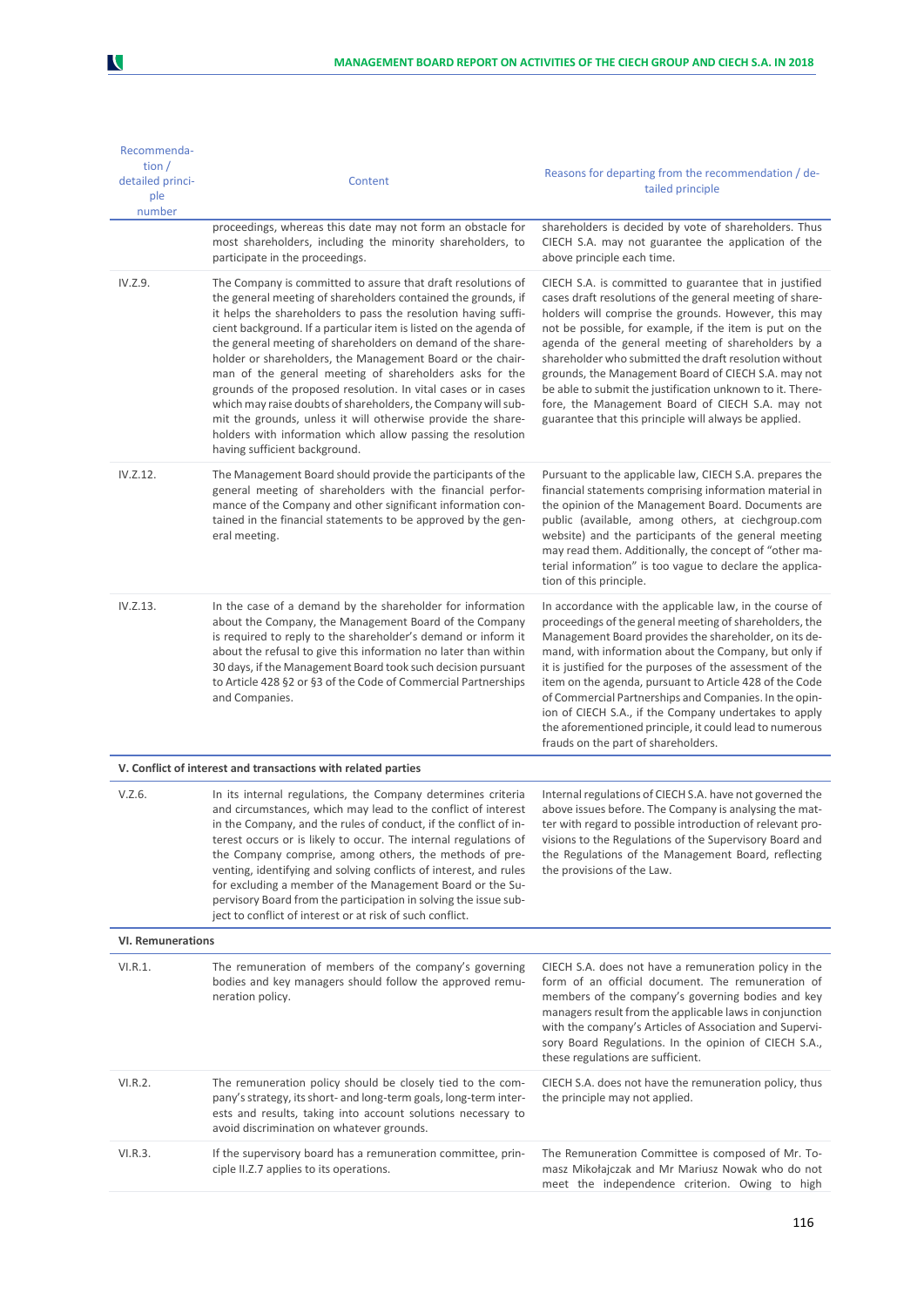| Recommenda-<br>tion $/$<br>detailed princi-<br>ple<br>number | Content                                                                                                                                                                                                                                                                                                                                                                                                                                                                                                                                                                                                                                                                                                                                                                                                                                                                                                                                                                                                                                                                                                                                                                                                                                  | Reasons for departing from the recommendation / de-<br>tailed principle<br>qualifications and long experience of these two mem-                                                                                                                                                           |
|--------------------------------------------------------------|------------------------------------------------------------------------------------------------------------------------------------------------------------------------------------------------------------------------------------------------------------------------------------------------------------------------------------------------------------------------------------------------------------------------------------------------------------------------------------------------------------------------------------------------------------------------------------------------------------------------------------------------------------------------------------------------------------------------------------------------------------------------------------------------------------------------------------------------------------------------------------------------------------------------------------------------------------------------------------------------------------------------------------------------------------------------------------------------------------------------------------------------------------------------------------------------------------------------------------------|-------------------------------------------------------------------------------------------------------------------------------------------------------------------------------------------------------------------------------------------------------------------------------------------|
|                                                              |                                                                                                                                                                                                                                                                                                                                                                                                                                                                                                                                                                                                                                                                                                                                                                                                                                                                                                                                                                                                                                                                                                                                                                                                                                          | bers, the Remuneration Committee operates in an effi-<br>cient manner. The independence criterion does not<br>have an impact on the reliability of the actions imple-<br>mented by the Committee.                                                                                         |
| VI.Z.4.                                                      | The Director's Report of the Company comprises the report on<br>the remuneration policy, including, at least: 1) general infor-<br>mation about the remuneration system established in the<br>Company, 2) information on the conditions and the remuner-<br>ation level of each Management Board Member by fixed and<br>variable components of remuneration, indicating key parame-<br>ters for determining variable components of remuneration<br>and rules for severance payments and other payments related<br>to the termination of the employment contract, commission<br>contract or another relationship of similar nature - separately<br>for the Company and for each entity of the Capital Group, 3)<br>information on non-financial components of remuneration<br>due to particular Management Board members and key man-<br>agers, 4) indication of significant changes, which were intro-<br>duced in the remuneration policy in the last financial year, or<br>information about their lack, 5) assessment of operation of the<br>remuneration policy with regard to the implementation of its<br>goals, in particular the long-term increase in the value for<br>shareholders and the stability of enterprise operations. | CIECH S.A. does not have the remuneration policy, thus<br>the principle may not applied. However, in accordance<br>with the applicable law, CIECH S.A. presents information<br>on the remuneration of Management Board members<br>and Supervisory Board members in its Director's Report. |

# 7.3 INTERNAL CONTROL SYSTEM WITH REGARD TO THE PROCESS OF PREPARING FINANCIAL **STATEMENTS**

The Management Board of CIECH S.A. is responsible for the internal control system in the Company and its efficiency in the process of preparing financial statements and periodical reports developed and published in accordance with the Regulation of the Minister of Finance of 29 March 2018 on current and periodical information submitted by issuers of securities and on conditions for deeming equivalent information required by the law of a Non-Member State. The Company's effective internal control and risk management system in the financial reporting process operates through:

- preparation of procedures specifying the principles and division of responsibilities for the development of financial statements, including the guarantee of their quality,
- establishment of the scope of reporting based on applicable International Accounting Standards (IAS) and International Financial Reporting Standards (IFRS) adopted for implementation in the European Union and related interpretations announced in the form of European Commission Regulations,
- development, implementation and supervision of the use of coherent accounting principles in the CIECH Group's companies,
- semi-annual reviews and annual audits of published financial statements of CIECH S.A. and the CIECH Group by an independent auditor,
- procedures for authorization of financial statements prior to their publication.

The Management Board member responsible for financial matters supervises the process of preparing the Company's financial statements and periodical reports from the subject-matter point of view. The Finance and Accounting Division is responsible for the organization of work related to the preparation of financial statements and reports directly to the Member of Management Board of CIECH S.A. The uniformity of standards applied in the Group guarantees that all companies apply uniform accounting principles of the CIECH Group and uniform consolidation principles in accordance with IAS/IFRS.

The scope of data disclosed in published periodical reports results from the Company's accounting records and additional information submitted by individual organizational units of CIECH S.A. Companies of the Capital Group submit the required data in the form of reporting packages for the purpose of developing consolidated financial statements of the Group. The scope of data disclosed within the Capital Group is defined by the disclosure obligations specified in IAS/IFRS and results from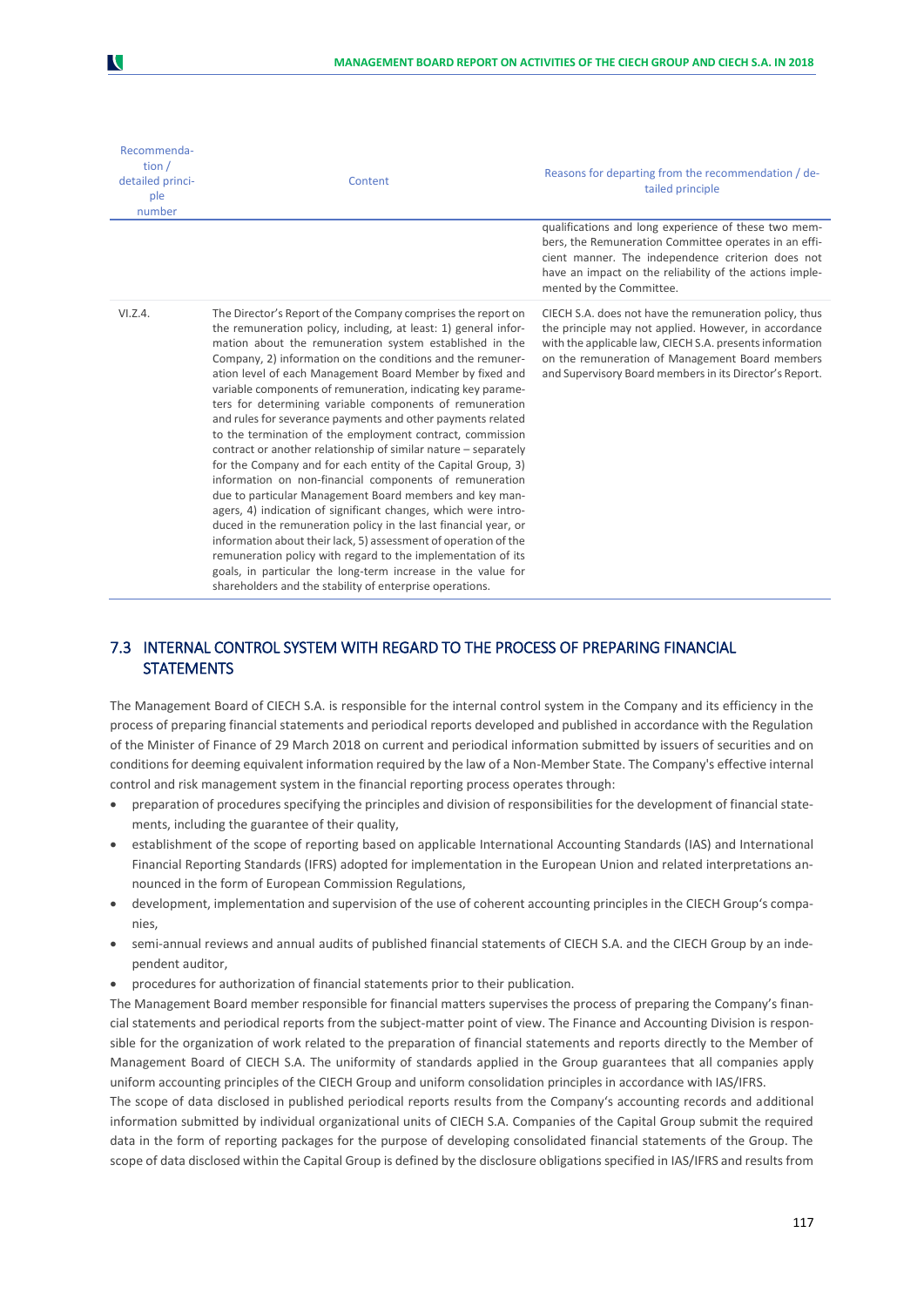them. Monitoring of changes in IAS/IFRS is conducted on an ongoing basis in order to determine the necessity for updating the scope of reporting.

N

In accordance with applicable regulations, the Company submits its financial statements to be reviewed and audited by the independent statutory auditor.

The Supervisory Board selects the statutory auditor from a group of reputable auditing firms, guaranteeing high standard of services and the required independence.

On 16 April 2018, the Supervisory Board of CIECH S.A. resolved to extend the agreement with PricewaterhouseCoopers Polska Spółka z ograniczoną odpowiedzialnością Audyt Sp.k. (formerly: PricewaterhouseCoopers Sp. z o.o.) for the audit of the statutory financial statements of CIECH S.A. and the consolidated financial statements of the Ciech Group for the years 2018– 2019. In previous years, PricewaterhouseCoopers Polska Spółka z ograniczoną odpowiedzialnością Audyt Sp.k. performed the half-year review and audited of the separate financial statements of CIECH S.A. and the consolidated financial statements of the CIECH Group for 2015, 2016 and 2017.

Procedures for authorisation of financial statements prior are specified in the Company. Reports for 1<sup>st</sup> and 3<sup>rd</sup> quarter are not verified by the auditor, and prior to their publication, they are analysed by the Audit Committee of the Supervisory Board and approved by the Management Board. Semi-annual and annual periodical reports are submitted to the Supervisory Board and Company Shareholders after the conclusion of the appropriate review or audit by the auditor. Annual reports adopted by the Management Board of the Company, after being opined by the Audit Committee and assessed by the Supervisory Board, are approved by the General Meeting of Shareholders.

Prior to the publication of annual or half-year financial statements, conclusions from the audit or review of the financial statements are presented to the Audit Committee. Representatives of the Audit Committee analyse the results of the audit and review at closed meetings with the Company auditor. The statutory auditor also presents a Letter to the Management Board, which contains recommendations for the Management Boards of Group Companies based on results of the audit or review of the financial statements in a given year. The recommendations from the auditor are discussed by the Audit Committee along with the management of the Finance and Accounting Division for the purpose of their implementation.

Financial data constituting the basis of financial statements and periodical reports comes from the finance and accounting system, where transactions are recorded in accordance with the Company's accounting policy (approved by the Management Board) on the basis of International Accounting Standards. The accounting records of CIECH S.A. are kept in the ERP integrated IT system. The modular structure of the system provides a transparent division of competences, coherence of operation records in ledgers, and inspection of reconciliation of the general ledger and subsidiary ledgers. The capabilities of the system allow it to adapt to changing accounting principles or other legal regulations on an ongoing basis. The system keeps full technical and operational documentation which is updated periodically pursuant to Article 10 of the Accounting Act of 29 September 1994 (as amended).

The access to the informational resources of the IT system is limited by appropriate authorisations for authorised employees. The employees have access only to those areas of the system that they are concerned with. The access control is present at every stage, starting with the input of source data, through data processing and ending with the generation of output information.

The effectiveness of the control and risk management procedures in the process of preparing financial statements of CIECH S.A. and the CIECH Group may be seen in the form of the high quality of these statements, as confirmed by the opinions put forth by statutory auditors from their auditing of the financial statements and by the high evaluations of the recipients of these statements. In 2018, the Report of the CIECH Group's and CIECH SA's Management Board was recognised with the award for the best directors' report in "The Best Annual Report 2017" competition.

The selection of the entity authorised to audit the financial statements of CIECH S.A. and the CIECH Group is the responsibility of the Company's Supervisory Board (after prior recommendation of the Audit Committee to the Supervisory Board), which has specified the following principles of Auditor selection for the purpose of ensuring the independence of the opinion:

- the entity authorised to audit financial statements may not conduct audits of the Company/Group for more than 5 subsequent years;
- the first agreement on the audit of financial statements is concluded for a period not shorter than 2 years;
- the entity authorised to audit financial statements may conduct the audit in the Company/Group again after at least 3 years from the end of the last audit, unless the duration of the audit order is 5 years, in which case the entity authorised to audit financial statements may conduct the audit in the Company/Group again after at least 4 years from the end of the last audit;
- a key statutory auditor may not perform financial audit activities in the Company/Group for a period of more than 5 subsequent years;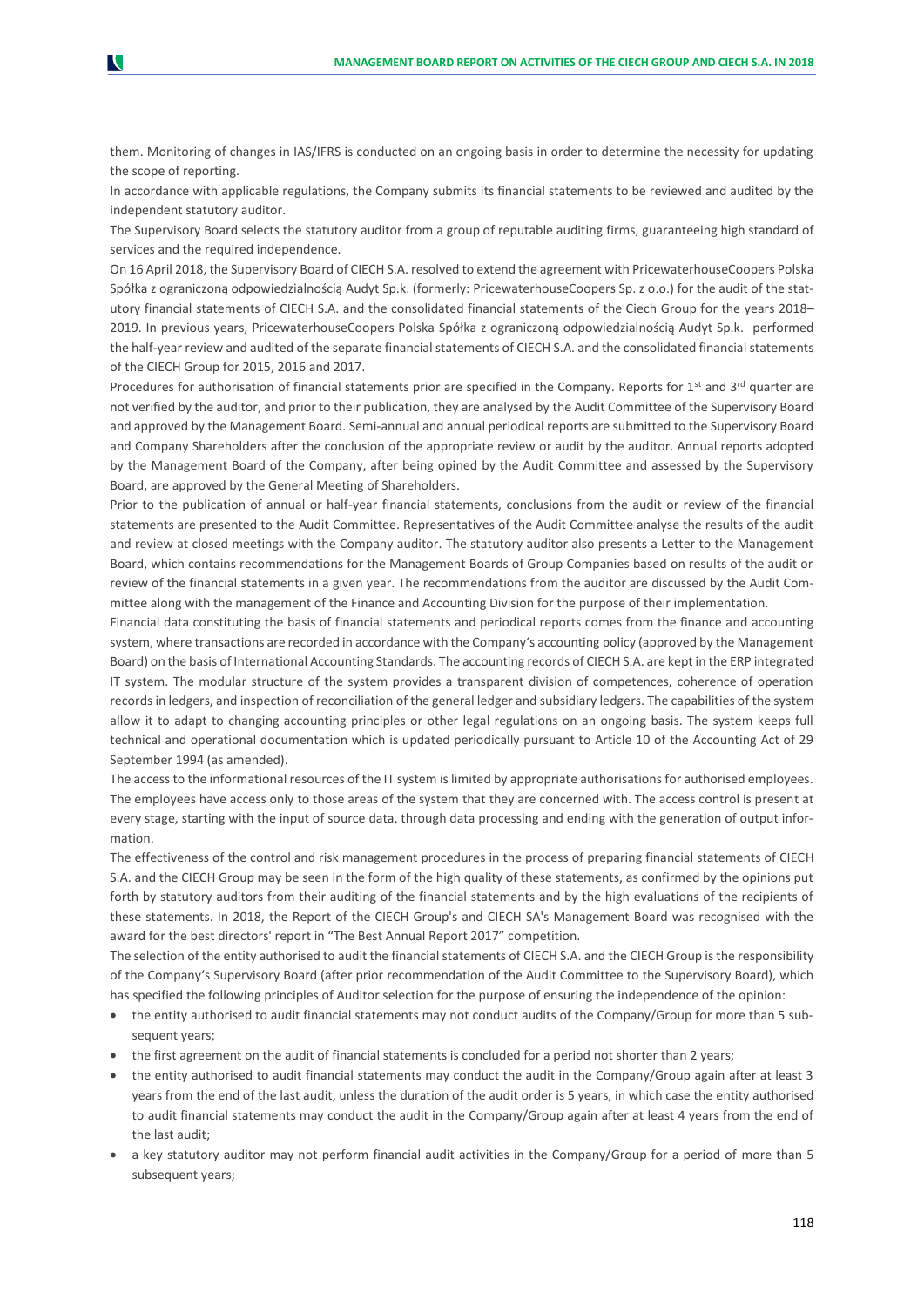• a key statutory auditor may perform financial audit activities in the Company/Group again after at least 3 years from the end of the last audit.

## 7.4 SHAREHOLDERS OF CIECH S.A. HOLDING SIGNIFICANT BLOCKS OF SHARES

To the best knowledge of the Company, as at the day of approving this report, entities holding significant blocks of shares (at least 5%) are the entities listed below:

## TABLE 51: SHAREHOLDERS OF CIECH S.A. HOLDING SIGNIFICANT BLOCKS OF SHARES

| <b>Shareholder</b>                                                      | <b>Type of shares</b> | <b>Number of</b><br>shares | Number of votes at<br>the General Meet-<br>ing of Shareholders | Share in the total<br>number of votes at<br>the General Meeting<br>of Shareholders | <b>Stake in share</b><br>capital (%) |
|-------------------------------------------------------------------------|-----------------------|----------------------------|----------------------------------------------------------------|------------------------------------------------------------------------------------|--------------------------------------|
| KI Chemistry s. à r. l.<br>with its registered office<br>in Luxembourg* | Ordinary<br>bearer    | 26,952,052                 | 26,952,052                                                     | 51.14%                                                                             | 51.14%                               |
| Nationale-Nederlanden<br><b>Otwarty Fundusz Emery-</b><br>$talny**$     | Ordinary<br>bearer    | 3,900,000                  | 3,900,000                                                      | 7.40%                                                                              | 7.40%                                |
| Other                                                                   | Ordinary<br>bearer    | 21,847,857                 | 21,847,857                                                     | 41.46%                                                                             | 41.46%                               |

*\* In accordance with information dated 9 June 2014 provided by Shareholder under Article 77(7) and Article 69(1)(1) of the Act of 29 July 2005 on Public Offering and Conditions Governing the Introduction of Financial Instruments to Organised Trading, and on Public Companies (CR 26/2014).*

*\*\* on the basis of the list of shareholders holding at least 5% of votes at the Ordinary General Meeting of Shareholders of CIECH S.A. on 28 January 2019, CR 5/2019 prepared and published pursuant to Article 70(3) of the Act of 29 July 2005 on Public Offering and Conditions Governing the Introduction of Financial Instruments to Organised Trading, and on Public Companies (Journal of Laws of 2009, No 185, item 1439).*

## 7.5 SHAREHOLDERS WITH SPECIAL CONTROL RIGHTS

As at the publication date of the financial statements, all shares of CIECH S.A. are ordinary bearer shares. The Articles of Association of CIECH S.A. does not provide for any special control rights for the shareholders.

## 7.6 RESTRICTIONS CONCERNING THE EXERCISE OF THE VOTING RIGHTS

In CIECH S.A. there are no restrictions concerning the exercise of the voting rights, such as the voting rights of holders of a specific part or number of votes, time limits concerning the exercise of voting rights, or regulations, according to which, in the case of company's cooperation, equity rights related to securities are separated from the securities themselves. Restrictions concerning the exercise of voting rights in the Company may result only from generally applicable provisions of the law.

## 7.7 RESTRICTIONS CONCERNING THE TRANSFER OF OWNERSHIP RIGHTS TO THE ISSUER'S SECURITIES

The Articles of Association of CIECH S.A. do not impose any restrictions concerning the transfer of ownership rights to securities issued by the CIECH S.A.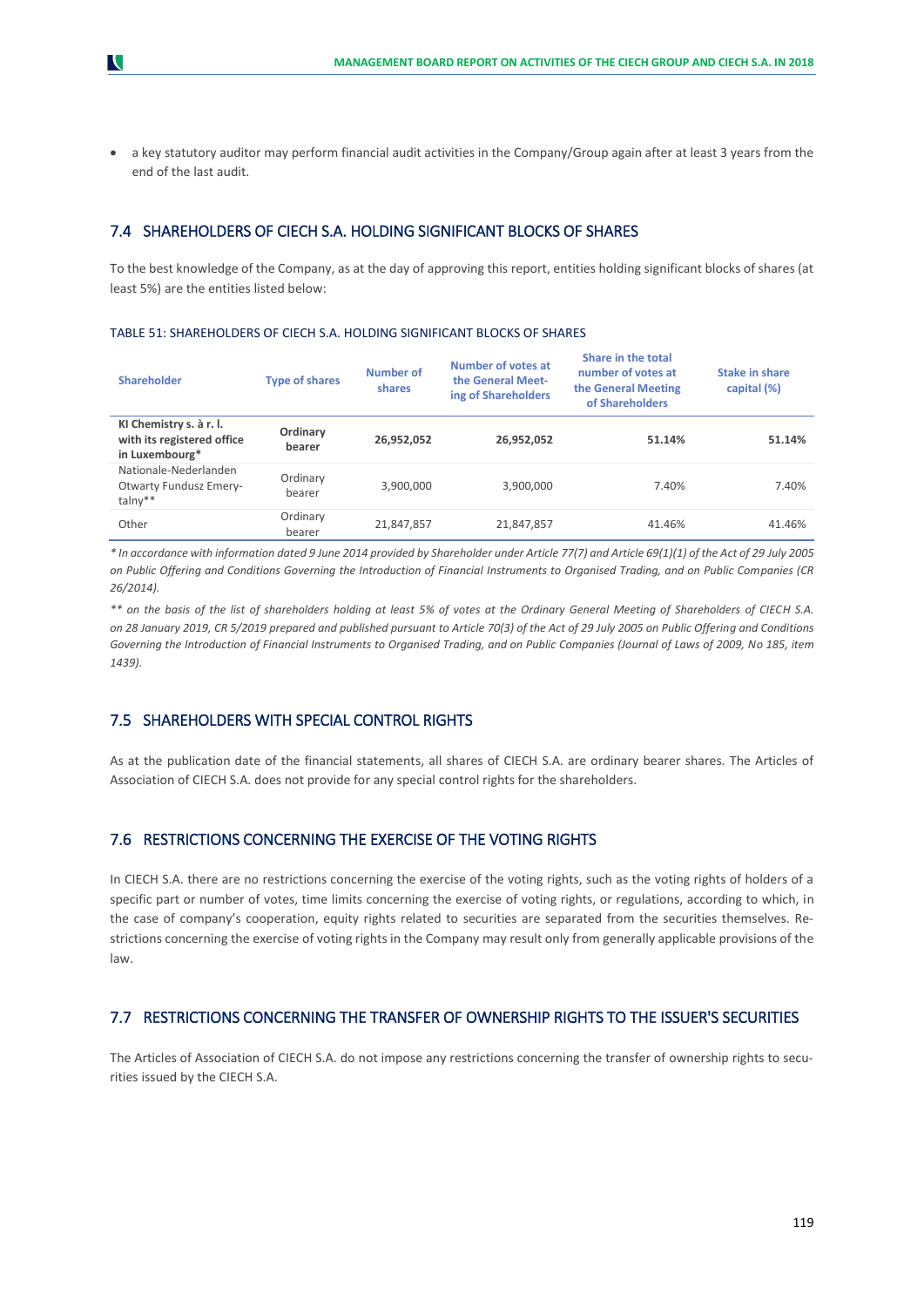## 7.8 DESCRIPTION OF RIGHTS FOR MAKING DECISIONS ON THE ISSUE OR REDEMPTION OF SHARES

The rights of managers are specified by the provisions of the Code of Commercial Partnerships and Companies and Articles of Association of the Company. Managers do not hold specific rights to take the decision about the issue or redemption of shares.

## 7.9 PRINCIPLES OF AMENDING THE ISSUER'S ARTICLES OF ASSOCIATION

The amendment of Articles of Association of the Company is introduced under the principles specified in the provisions of the Code of Commercial Partnerships and Companies. Articles of Association do not include detailed regulations with regard to the above regulations. The amendment of Articles of Association requires a resolution of the Company's General Meeting of Shareholders and an entry in the Register of Entrepreneurs. The resolution of the General Meeting of Shareholders concerning the amendment of the Company's Articles of Association is passed by a majority of three quarters of votes. After the amendment to Articles of Association is entered into the Register of Entrepreneurs, CIECH S.A. makes a current report on this, subject available to the public. The Company's General Meeting of Shareholders may authorise the Supervisory Board to determine the consolidated text of Articles of Association.

## 7.10 CORPORATE BODIES OF CIECH S.A. AND PRINCIPLES GOVERNING THEIR OPERATION

### **General Meeting of Shareholders of CIECH S.A.**

The operations of the General Meeting of Shareholders of CIECH S.A. and its rights are governed by the Company's Articles of Association and the Regulations of the General Meeting of Shareholders of CIECH S.A. These documents are available on the corporate website of CIECH S.A.: http://ciechgroup.com/relacje-inwestorskie/ład-korporacyjny/.

The General Meeting of Shareholders of CIECH S.A. is held as ordinary or extraordinary meeting in accordance with the provisions of the Code of Commercial Partnerships and Companies and Articles of Association under the principles specified in the Regulations of the General Meeting of Shareholders. The General Meeting of Shareholders is convened in a manner and under principles specified in the generally applicable provisions. Announcement on convening the General Meeting of Shareholders is posted on the Company's website and communicated in a current report. The announcement is to be made at least twenty six days before the date of the General Meeting of Shareholders. The Annual General Meeting is convened by the Company's Management Board. The Supervisory Board may convene the Annual General Meeting if the Management Board does not convene it by the fixed date. The following are entitled to the right to convene an Extraordinary General Meeting:

- the Management Board,
- the Supervisory Board if it deems its convening as necessary,
- Shareholders representing at least half of the share capital or at least half of the total number of votes in the Company.

A shareholder or shareholders representing at least 1/20 of the share capital may demand the convening of an Extraordinary General Meeting and may put specific items on the agenda of this Meeting. The demand should be reported to the Management Board in writing or in electronic form to the e-mail address indicated on the Company's website, along with substantiation. A shareholder or shareholders representing at least 1/20 of the share capital may:

- demand the inclusion of specific items in the agenda of the next General Meeting such demand should be reported to the Management Board in writing or in electronic form to the e-mail address indicated on the Company's website, no later than twenty one days before the fixed date of the Meeting and is to contain substantiation or a draft of the resolution concerning the proposed item on the meeting agenda;
- submit drafts of resolutions concerning the items put on the agenda of the General Meeting or items that are to be included to the meeting agenda to the Company in writing or by means of electronic communication to the e-mail address indicated on the Company website before the date of the General Meeting.

### According to the Articles of Association of CIECH S.A. the competences of the General Meeting include in particular:

• consideration and approval of the Management Board's report on Company's activities, the financial statements for the previous year, the consolidated financial statements and the report on the capital group's activities, in which the parent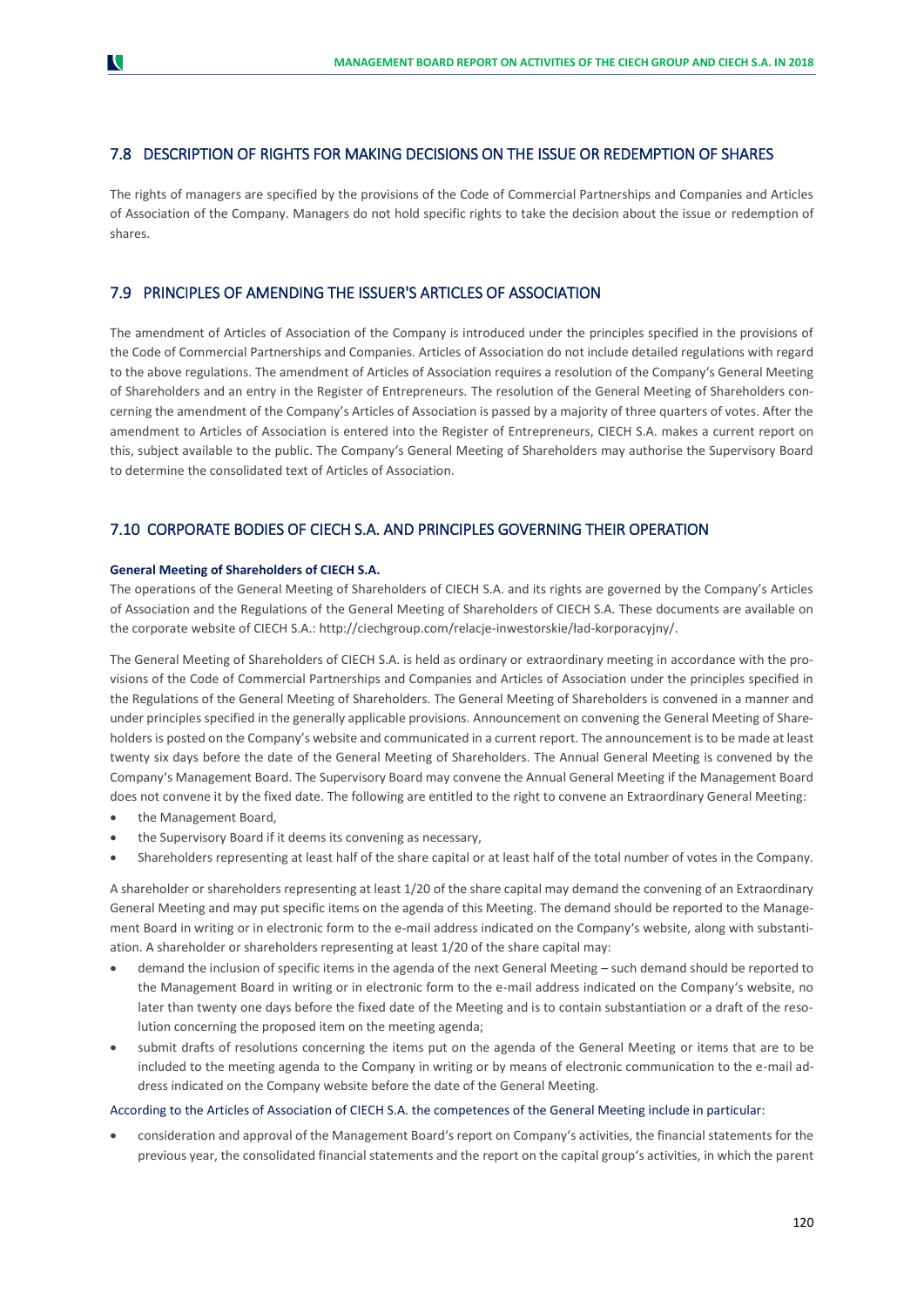company is the Company, as long as the Company prepares them, and the annual written statement of the Supervisory Board, as well as acknowledging the fulfilment of duties by Company's bodies;

- taking resolutions on the distribution of profit or covering the losses;
- adoption of Regulations of the General Meeting;
- amending the Articles of Association of the Company;
- changing the Company's business profile;
- purchase, sale or lease of, or creation of limited property rights in, the Company's enterprise or its organised part;
- appointing and dismissing the Supervisory Board members and determining the amount of remuneration for the Supervisory Board Members;
- increasing or reducing the share capital;
- passing resolutions concerning the bonds issue, including bonds exchangeable for shares;
- merger, demerger and transformation of the Company;
- dissolution of the Company;

N

- expressing the consent for the acquisition of shares by the Company for the purposes of their cancellation and determining the conditions of share cancellation;
- passing other resolutions provided for in the provisions of the law or in these Articles of Association.

According to § 21(2)(3) of the Articles of Association of CIECH S.A., the items raised at the General Meeting of CIECH S.A. are considered and opined on by the Supervisory Board of CIECH S.A.

Shareholders may participate in the General Meeting and exercise the voting right in person or through a representative or a proxy. The power of attorney should be granted in writing or in electronic form. A shareholder granting or revoking the proxy for participation in the General Meeting in electronic form will inform the Company by e-mail to the address [wza@ciechgroup.com.](mailto:wza@ciech.com)

According to the Regulations of the General Meeting of CIECH S.A., the General Meeting is attended by the participants of the General Meeting and members of the Management Board and the Supervisory Board, in composition which allows them to provide factual answers to questions asked during the Meeting. In addition, the following persons may take part in the Meeting:

- experts, advisers and Company's employees, the presence of which is deemed purposeful by the Management Board, Supervisory Board;
- persons servicing the General Meeting;
- representatives of mass media invited by the Company's Management Board, as long as the General Meeting does not object to their presence by way of resolution;
- persons referred to Article 370 § 3 and Article 395 § 3 sentence 2 of the Code of Commercial Partnerships and Companies;
- the statutory auditor of the Company invited by the Company's Management Board.

The Chairman of the Meeting is selected from the participants of the Meeting. The Chairman directs the course of the Meeting in accordance with the adopted meeting agenda, provisions of the law, Articles of Association and Regulations of the General Meeting, ensuring an efficient course of the Meeting with respect to the rights and interests of all Shareholders.

The Chairman of the General Meeting may independently order breaks at the meeting other than the breaks ordered by the General Meeting pursuant to Article 408 § 2 of the Code of Commercial Partnerships and Companies. Breaks should be ordered by the Chairman in such a way, that the Meeting can be concluded on the day of its commencement.

Participants of the General Meeting may place substantive applications concerning the matters included in the meeting's agenda, ordinal applications and an application for convening an extraordinary general meeting.

- 1. Substantive motions, submitted in a written form to the Chairman of the General Meeting, may concern:
- amendments to draft resolutions,
- removal of a specific issue from the agenda,
- rearrangement of the agenda,
- appointment and removal of Supervisory Board members.
- 2. Procedural motions may be submitted to the Chairman of the General Meeting orally.

The Articles of Association do not provide for the possibility of participating and expressing opinion by means of electronic communication in the course of the Meeting.

Drafts of resolutions proposed for acceptance by the General Meeting are uploaded to the Company website. Resolutions of the General Meeting are adopted by an absolute majority of votes, unless the provisions of the Code of Commercial Partnerships and Companies or the Articles of Association provide for stricter terms of adoption.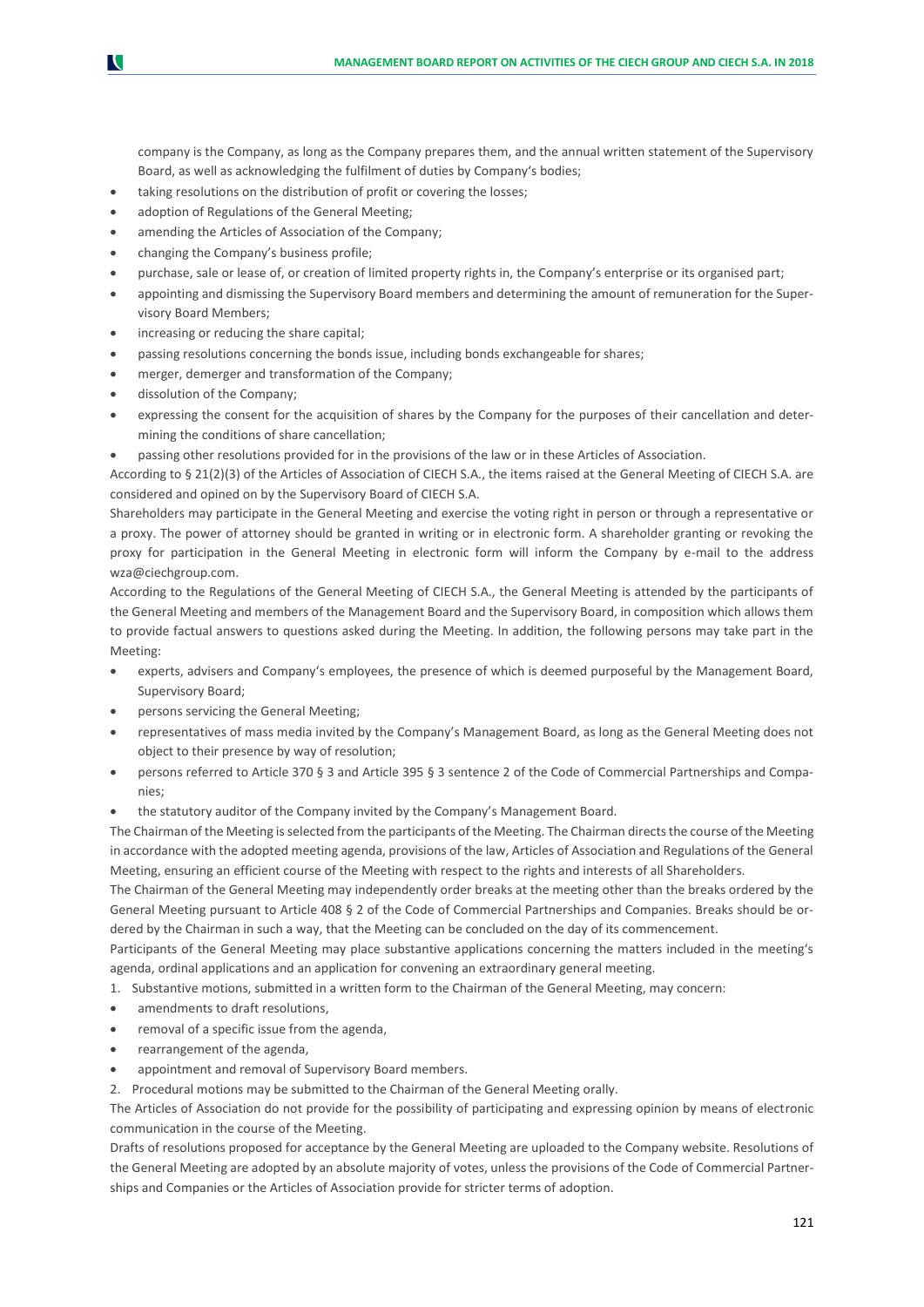The Regulations of the General Meeting of Shareholders do not provide for the possibility of voting by correspondence as referred to in Article 411 of the Code of Commercial Partnerships and Companies.

Voting is carried out by open ballot. A secret ballot is ordered in cases provided for in the Code of Commercial Partnerships and Companies and the Company's Articles of Association. A secret ballot is also ordered when a Participant in the General Meeting requests the adoption of a resolution by means of a secret ballot.

The results of the vote are announced by the Chairman of the General Meeting. Once the results of the vote are announced, the Chairman of the General Meeting allows the participants in the General Meeting to submit their objections with a brief justification to be included in the minutes on the General Meeting which are drawn-up by a notary in the form of a notarial deed.

A Participant of the General Meeting who is a member of the Company's governing authorities may take part in the vote on the acknowledgement of fulfilment of duties by other members of that authority of the Company that he/she is a member of.

#### **Supervisory Board**

Pursuant to § 20(1) of the Company's Articles of Association, the Supervisory Board consists of five to nine Members appointed by the General Meeting. The number of Supervisory Board members is determined by the General Meeting by way of a resolution. The joint term of the Supervisory Board Members lasts three years.

The Supervisory Board of CIECH S.A. operates on the basis of the regulations passed by the Supervisory Board and approved by the General Meeting. The Supervisory Board appoints the Chairman of the Supervisory Board from among its members and, if necessary, his deputy and secretary. The Supervisory Board supervises the Company's operations.

#### The competences of the Supervisory Board include:

- 1) the assessment of the Management Board's report on the Company's activity and financial statements for the previous financial year and the consolidated financial statements and the Board's report on the activity of the Group, in which the Company is a parent company as long as the Company develops them in respect of their compliance with ledgers and documents and the factual state and Management Board's motions, concerning the distribution of profit or covering of losses and the submission to the General Meeting of an annual written report on the results of these assessments;
- 2) giving opinions on the Company's activity programs developed by the Management Board;
- 3) considering and giving opinions on matters that are to be the subject of resolutions of the General Meeting;
- 4) adopting the Supervisory Board's regulations;
- 5) approving the Management Board's regulations;
- 6) appointing and dismissing the Management Board Members, including the President of the Management Board;
- 7) determining the rules for remuneration and their levels for the Management Board Members, including the President of the Management Board;
- 8) selecting the statutory auditor to carry out an audit of the Company's financial statements and of the consolidated financial statements of the Capital Group;
- 9) granting consent to purchase or dispose of real property, perpetual usufruct right to, or interest in real property;
- 10) granting consent to dispose of rights or assume liabilities exceeding the amount of PLN 20 million, excluding:
	- a. purchase and sales of raw materials, intermediate goods, and products related to the operations of the Company;
	- b. assuming liabilities related to the main operations of the Company in the amount not exceeding 10% of the Company's equity;
	- c. activities requiring the consent of the General Meeting.
- 11) giving opinions about the candidates for the members of supervisory boards of companies, in which the Company is a partner or a shareholder;
- 12) approving drafts of annual business plans and budget of the Company, Capital Group and their amendments;
- 13) granting consent to charge assets of the Company with the amount (sum of security) exceeding PLN 10 million, in the form of one-off transaction or a series of related transactions;
- 14) granting consent to the Company's granting sureties and guarantees to entities other the subsidiaries within the meaning of the Code of Commercial Partnerships and Companies;
- 15) granting consent to make the payment of interim dividend;
- 16) granting consent to exercise by the Company of the ownership rights awarded to it as the partner and shareholder of the subsidiary, to the extent determined in item 10 above.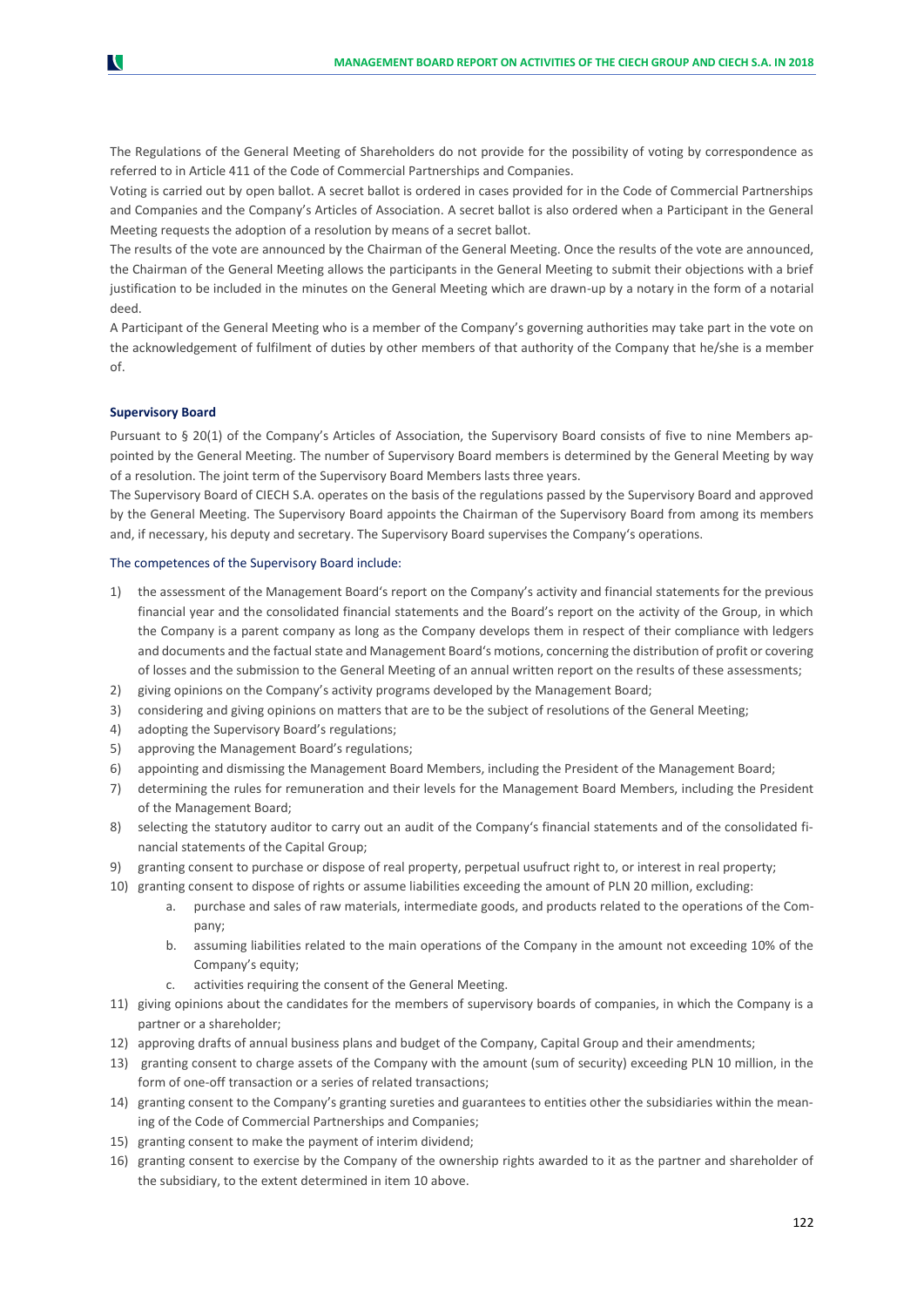The Supervisory Board passes resolutions with an absolute majority of votes in the presence of at least half of the members of the Supervisory Board and in the event of a tied vote the Supervisory Board Chairman's vote is decisive. According to the Articles of Association of CIECH S.A., the Supervisory Board may pass resolutions without convening a meeting, by way of written vote or vote by means of direct communication at a distance, however in order for the adoption of a resolution to be effective in such a case, it is necessary to inform all Supervisory Board members of the content of the draft of the resolution. Supervisory Board Members may participate in the adoption of resolutions by the Supervisory Board by casting their vote in writing through another Supervisory Board Member. Casting of a vote in writing may not be concerned with matters introduced to the agenda during a meeting of the Supervisory Board. Supervisory Board meetings are held as needed, however, no less frequently than once per quarter.

Every year, the Supervisory Board of CIECH S.A. prepares and submits a report on the Activity of the Supervisory Board for the given financial year to the Annual General Meeting of the Company. The report contains a detailed discussion on the activity of the Supervisory Board, discussion on the implementation by the Company's Management Board of action plans, the assessment of the Company's Management Board report on the activity of the Company and the CIECH Group, financial statements of the Company and the CIECH Group and the motion of the Company's Management Board concerning division of profits or covering of losses.

Having in mind of the highest standards and best practices and in order to provide the possibility for reliable assessment of the Company by shareholders, the Supervisory Board of CIECH S.A. makes a concise assessment of the situation of CIECH S.A. This assessment is presented annually during the Annual General Meeting of the Company, at a time allowing CIECH S.A.'s shareholders to become acquainted with the document.

### Between 1 January and 22 June 2018, the Supervisory Board consisted of the following members:

- Sebastian Kulczyk Chairman of the Supervisory Board
- Tomasz Mikołajczak Vice Chairman of the Supervisory Board
- Piotr Augustyniak
- Dominik Libicki
- Mariusz Nowak
- Artur Olech.

N

## After 22 June 2018, the Supervisory Board consisted of the following members:

- Sebastian Kulczyk Chairman of the Supervisory Board
- Tomasz Mikołajczak Vice Chairman of the Supervisory Board
- Piotr Augustyniak
- Dawid Jakubowicz
- Mariusz Nowak
- Artur Olech.

On 10 September 2018, the Supervisory Board of CIECH S.A. delegated Mr Dawid Jakubowicz – a member of the Supervisory Board of CIECH S.A. – to temporarily perform the function of the President of the Management Board of CIECH S.A., i.e. for a period of three months. On 5 December 2018, Mr Dawid Jakubowicz submitted his resignation from the office in the Supervisory Board of CIECH S.A., with immediate effect.

## As at 31 December 2018, the Supervisory Board consisted of the following members:

- Sebastian Kulczyk Chairman of the Supervisory Board
- Tomasz Mikołajczak Vice Chairman of the Supervisory Board
- Piotr Augustyniak
- Mariusz Nowak
- Artur Olech.

On 28 January 2019, the Extraordinary Shareholders' Meeting of CIECH S.A. appointed Mr Marek Kośnik as a new member of the Supervisory Board of CIECH S.A.

The body responsible for establishing the levels of remuneration for the Supervisory Board members is the General Meeting. Detailed information on amounts of remuneration paid to particular Members of the Supervisory Board is provided in note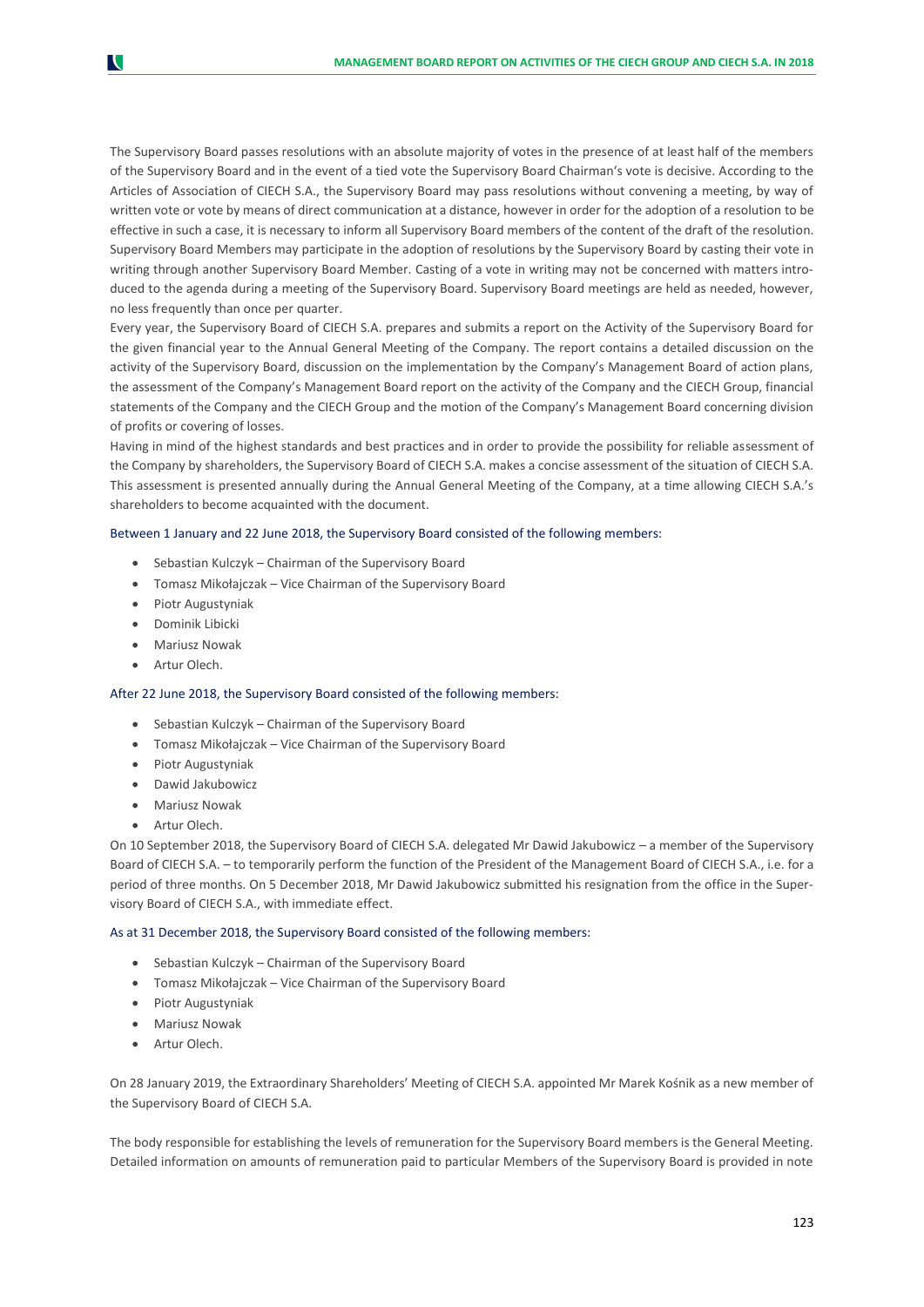9.3.4 to the Consolidated Financial Statements of the CIECH Group for 2018 and in note 9.3.4 to the Financial Statements of CIECH S.A. for 2018.

Detailed information about CIECH S.A. Supervisory Board Members is presented below.

### TABLE 52: CIECH S.A.'S SUPERVISORY BOARD AS AT 31 DECEMBER 2018

| <b>SEBASTIAN KULCZYK</b><br>Chairman                                                                                                                                     | A graduate in management and marketing from the Faculty of Law of the Adam Mickiewicz University in<br>Poznań. He studied at the London School of Economics.                                                                                                                                                                                                                                                                                                                                                                                                                                                                                                                                                                                                                                                                                                                                                                                                                                                                                                                                                                                                                                                                                                                                                                                                                                                                                                                                                                                                                                                                                                                                                                                                                                                                                                                               |
|--------------------------------------------------------------------------------------------------------------------------------------------------------------------------|--------------------------------------------------------------------------------------------------------------------------------------------------------------------------------------------------------------------------------------------------------------------------------------------------------------------------------------------------------------------------------------------------------------------------------------------------------------------------------------------------------------------------------------------------------------------------------------------------------------------------------------------------------------------------------------------------------------------------------------------------------------------------------------------------------------------------------------------------------------------------------------------------------------------------------------------------------------------------------------------------------------------------------------------------------------------------------------------------------------------------------------------------------------------------------------------------------------------------------------------------------------------------------------------------------------------------------------------------------------------------------------------------------------------------------------------------------------------------------------------------------------------------------------------------------------------------------------------------------------------------------------------------------------------------------------------------------------------------------------------------------------------------------------------------------------------------------------------------------------------------------------------|
| of the Supervisory Board of<br>CIECH S.A.<br>since 8 October 2015                                                                                                        | Since 2010 he has been associated with Kulczyk Investments Group, and since December 2013 he has<br>been Chief Executive Officer of Kulczyk Investments S.A. For many years, he has been investing in and<br>developing<br>new-tech ventures.                                                                                                                                                                                                                                                                                                                                                                                                                                                                                                                                                                                                                                                                                                                                                                                                                                                                                                                                                                                                                                                                                                                                                                                                                                                                                                                                                                                                                                                                                                                                                                                                                                              |
|                                                                                                                                                                          | Sebastian Kulczyk does not conduct any activities that are competitive to the business of CIECH S.A.                                                                                                                                                                                                                                                                                                                                                                                                                                                                                                                                                                                                                                                                                                                                                                                                                                                                                                                                                                                                                                                                                                                                                                                                                                                                                                                                                                                                                                                                                                                                                                                                                                                                                                                                                                                       |
| <b>TOMASZ MIKOŁAJCZAK</b><br>Deputy Chairman of the Su-<br>pervisory Board of CIECH<br>S.A. since 10 July 2014,<br><b>Supervisory Board Member</b><br>since 7 July 2014. | Since 1980, a private investor, who has conducted his business activity mainly through a holding company<br>Towarzystwo Inwestycji Kapitałowych S.A., through which short- and medium term investments of the<br>private equity type are made. He mainly invests in the sectors of real estate, telephony and IT, construc-<br>tion and industrial automatics, as well as in companies dealing with infrastructure design and construc-<br>tion. Since the beginning of his activity, Tomasz Mikołajczak has implemented several privatization pro-<br>cesses as a strategic investor, he also participated in acquisitions of many businesses and in restructuring<br>processes. He is a mentor and promoter of many young entrepreneurs, who successfully operate in many<br>areas of the Polish market. A member of Supervisory Boards of Kulczyk Investments S.A., Kulczyk Holding<br>S.A., Polenergia S.A. and Polenergia Holding S.à.r.l., as well as the Chairman of the Audit Committee of<br>the Polish Business Round table.<br>Tomasz Mikołajczak does not conduct any activities that are competitive to the business of CIECH S.A.                                                                                                                                                                                                                                                                                                                                                                                                                                                                                                                                                                                                                                                                                                                                            |
|                                                                                                                                                                          |                                                                                                                                                                                                                                                                                                                                                                                                                                                                                                                                                                                                                                                                                                                                                                                                                                                                                                                                                                                                                                                                                                                                                                                                                                                                                                                                                                                                                                                                                                                                                                                                                                                                                                                                                                                                                                                                                            |
| <b>PIOTR AUGUSTYNIAK</b><br><b>Supervisory Board Member</b><br>of CIECH S.A. since 7 July<br>2014                                                                        | Graduate of Warsaw University, Faculty of English Philology and Faculty of Management. He is entered<br>on the list of recommended candidates for professional members of Supervisory Boards by the Polish<br>Institute of Directors.<br>Piotr Augustyniak is an independent financial advisor. In 1994-2011, he was associated with Enterprise<br>Investors (EI), a private equity fund operating in Poland as well as Central and Eastern Europe, as an ana-<br>lyst, investment director and vice-president. In 2006-2011, he collaborated with EI as a partner. During<br>that period, he was responsible for monitoring and introducing companies to the WSE and for transac-<br>tions of the sale of the significant blocks of shares of EI portfolio companies on the public and private<br>markets. Piotr Augustyniak represented EI as a member of Supervisory Boards in the following companies:<br>Polfa Kutno S.A., Energoaparatura S.A., Elektrobudowa S.A., Wizów S.A., Sfinks S.A., CSS S.A., Bauma S.A.,<br>Comp Rzeszów S.A. (at present: Asseco Poland S.A.), Agros Nova S.A., Teta S.A., Opoczno S.A., AB S.A.,<br>Siveco Romania S.A. (Romania), STD Donivo a.s. (Slovakia), AVG Technologies N.V. (the Netherlands).<br>In the period from June to December 2001, he served the role of the President of the Management Board<br>of Energoaparatura S.A. In 1993-1994, he was employed by the Ministry of Ownership Transformation,<br>first as a project manager and then as a manager of the privatization team. In 1992-1993, he was em-<br>ployed as an assistant of the financial officer in the Ownership Transformation Foundation at the Ministry<br>of Ownership Transformation. In 1991-1992, he worked at New York Times (Warsaw) as a translator.<br>Piotr Augustyniak does not conduct any activities that are competitive to the business of CIECH S.A. |
| <b>MARIUSZ NOWAK</b><br><b>Supervisory Board Member</b><br>of CIECH S.A. since 7 July<br>2014                                                                            | A graduate from the University of Szczecin, the Faculty of Economy and the Faculty of Cybernetics and<br>Computer Science. He holds an MBA from the Ecole Nationale des Ponts et Chaussees in Paris.<br>He is a specialist in finance, accounting and management. In 2012, he was hired by Kulczyk Investments<br>and Kulczyk Holding. Previously, from March 2010, he served as Financial Director of Kulczyk Pon Invest-<br>ments and President of the Management Board of Magro International. In 1991-2010, he worked in var-<br>ious positions for Wavin Group, in which he was appointed Managing Director of Wavin Ekoplastik in<br>2007. Mariusz Nowak is member of several Supervisory Boards - PEKAES S.A., PEP S.A., Autostrada<br>Wielkopolska S.A., Autostrada Wielkopolska II S.A., Autostrada Eksploatacja S.A., AWSA Holland II BV. and<br>Polenergia S.A.<br>Mariusz Nowak does not conduct any activities that are competitive to the business of CIECH S.A.                                                                                                                                                                                                                                                                                                                                                                                                                                                                                                                                                                                                                                                                                                                                                                                                                                                                                                             |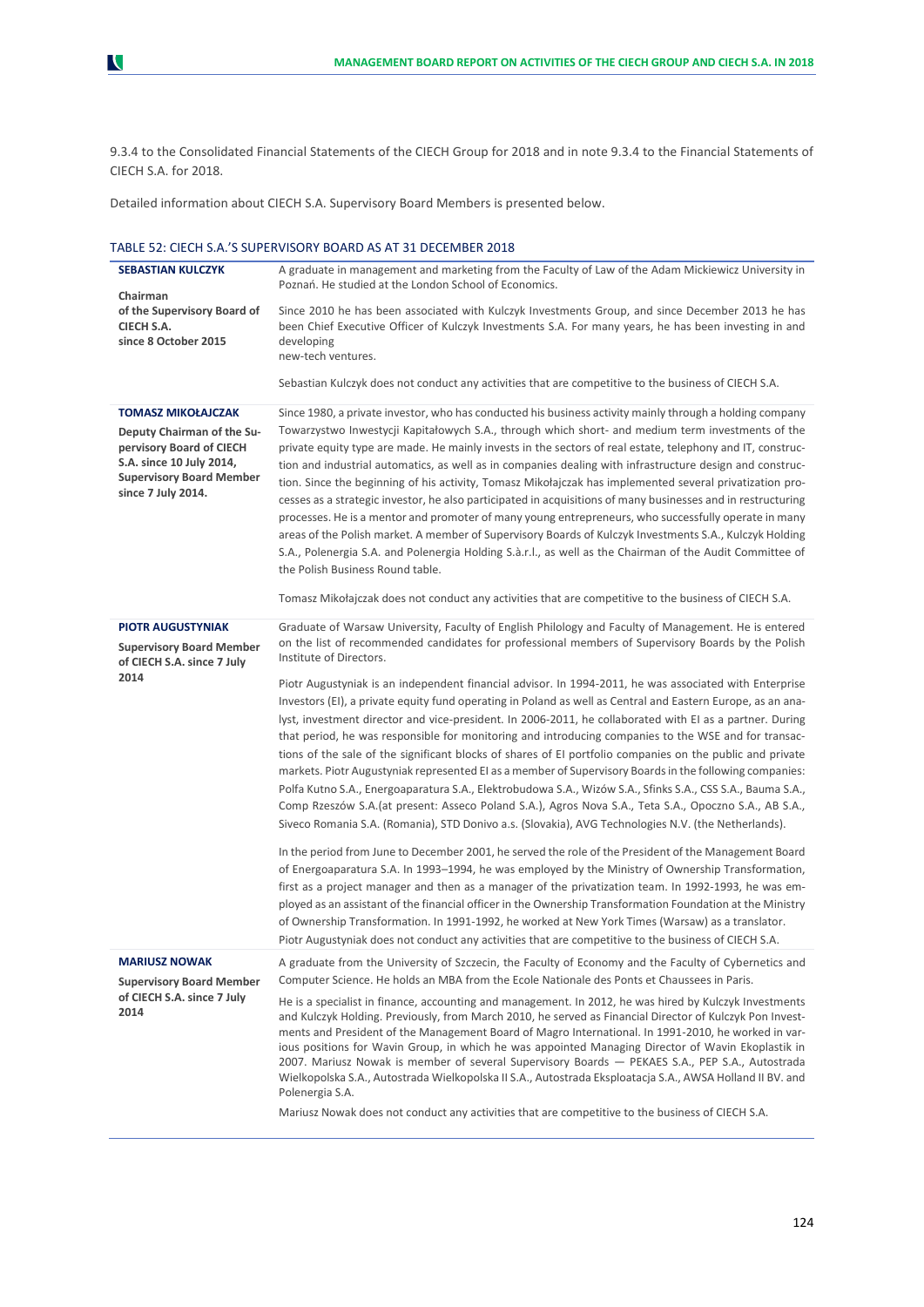| <b>ARTUR OLECH</b><br><b>Supervisory Board Member</b><br>of CIECH S.A. since 7 July | A graduate from the Faculty of Law at the University of Warsaw and from the Faculty of Finance and<br>Banking at the Warsaw School of Economics. He attended numerous training sessions for top manage-<br>ment, including training at the Harvard Business School, Kellogg School of Management and Chicago GSB.                                                                                                                                                                                                                                                                                                                                                                                                                                                                                                                                                                                                                                                                                                                                                                              |
|-------------------------------------------------------------------------------------|------------------------------------------------------------------------------------------------------------------------------------------------------------------------------------------------------------------------------------------------------------------------------------------------------------------------------------------------------------------------------------------------------------------------------------------------------------------------------------------------------------------------------------------------------------------------------------------------------------------------------------------------------------------------------------------------------------------------------------------------------------------------------------------------------------------------------------------------------------------------------------------------------------------------------------------------------------------------------------------------------------------------------------------------------------------------------------------------|
| 2014                                                                                | He is an expert in business process management. Founder and President of the Management Board of a<br>technology and consulting company, hiPRO Sp. z o.o., since October 2016.                                                                                                                                                                                                                                                                                                                                                                                                                                                                                                                                                                                                                                                                                                                                                                                                                                                                                                                 |
|                                                                                     | Until August 2016, he was the President of the Management Board of Pocztowe Towarzystwo Ubezpiec-<br>zeń Wzajemnych S.A. and Pocztowe Towarzystwo Ubezpieczeń na Życie S.A.                                                                                                                                                                                                                                                                                                                                                                                                                                                                                                                                                                                                                                                                                                                                                                                                                                                                                                                    |
|                                                                                     | President of the Management Board of Pocztowe Życie Sp. z o.o. (currently: Centrum Rozliczania Ub-<br>ezpieczeń Sp. z o.o.) between September 2014 and February 2015. From October 1998 to February 2014,<br>he was a member of the Management Board of the Generali Group where, in 2008-2010, he served as<br>the Vice President of the Management Board, responsible for life and pension insurance. In 1997-1998,<br>he was the Director of Volkswagen Bank Polska/Volkswagen Leasing Polska-Warszawa. In 1996-1997, em-<br>ployed as an analyst by the Polish Institute of Management (PIM Sp. z o.o.). In 1994-1997, employed in<br>the position of a Foundation Project Manager by CASE Consulting (Fundacja Centrum Analiz Społeczno-<br>Ekonomicznych) in Warsaw. In 2012, he was granted the Personal Award for Top Manager in Insurance<br>Industry (by Wprost magazine). Responsible for the project entitled: "Exit Processes in Transitional Econ-<br>omy" on behalf of the World Bank, implemented within CASE Consulting under the supervision of Prof.<br>Leszek Balcerowicz. |
|                                                                                     | Artur Olech does not conduct any activities that are competitive to the business of CIECH S.A.                                                                                                                                                                                                                                                                                                                                                                                                                                                                                                                                                                                                                                                                                                                                                                                                                                                                                                                                                                                                 |

On 28 January 2019, Mr Marek Kośnik became a member of the Supervisory Board. He is a graduate of the Faculty of Management at the University of Warsaw and MBA studies at Harvard Business School. He works in a private equity fund – CVC Capital Partners – as a Senior Managing Director with responsibility for assessing investment projects, supervising the portfolio and implementing digital strategies. In the past, he worked for such companies as Bain & Company, Terra Firma Capital Partners and McKinsey & Company. He has gained experience in building company strategies, investment processes, restructuring and digital transformations. An investor in new technologies projects.

He does not conduct any activities that are competitive to the business of CIECH S.A.

### Committees of the Supervisory Board of CIECH S.A.

The following Committees operate within the framework of the Supervisory Board of CIECH S.A.: Audit Committee of the Supervisory Board of CIECH S.A. and Remuneration Committee of the Supervisory Board of CIECH S.A.

#### Audit Committee

The Audit Committee of the Supervisory Board of CIECH S.A. was appointed by Resolution No 57/IV/2005 from 16 February 2005. The Committee is an advisory and consultative body to the Supervisory Board and is appointed to improve the effectiveness of the supervision of the correctness of financial reporting of the Company, financial results of the Company, effectiveness of internal control, including internal audit and risk management, exercised by the Supervisory Board.

The Audit Committee is composed of at least three Members of the Committee, including the Chairman of the Audit Committee. A majority of Members of the Audit Committee, including its Chairman, should meet the independence criteria set forth in Article 129 section 3 of the Act.

According to the Audit Committee By-laws, the tasks of the Audit Committee include in particular:

- monitoring:
	- $\checkmark$  the financial reporting process;
	- ✓ effectiveness of the internal control system, as well as risk management and internal audit systems, also with regard to financial reporting;
	- $\checkmark$  performance of financial auditing activities, in particular auditing by the audit firm, taking into consideration any applications and determinations of the Audit Oversight Commission resulting from the control carried out in the audit firm,
- control and monitoring of independence of the statutory auditor and the audit firm, especially, if the audit firm provides to the Company services other than auditing,
- informing the Supervisory Board about audit results and explanation of how the audit has contributed to reliability of financial reporting in the Company, as well as the role of the Audit Committee in the audit process,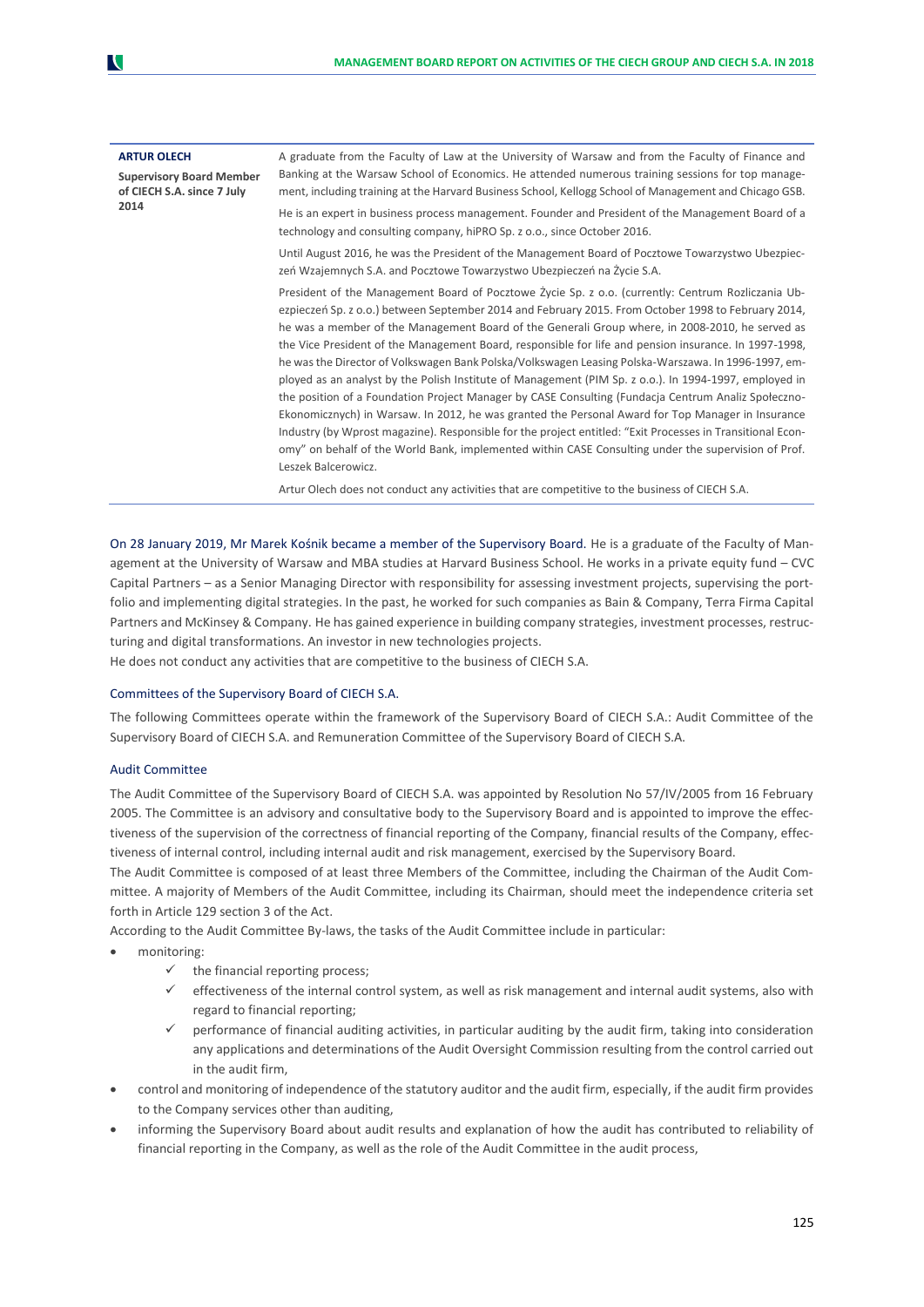- assessment of independence of the statutory auditor and expressing consent to his/her provision of permitted services other than audits in the Company,
- preparation of the policy of selecting the audit firm to conduct the audit,
- preparation of the policy of providing permitted services other than auditing by the audit firm conducting the audit, its affiliates and by a member of the audit firm's network,
- determination of the procedure of selecting the audit firm by the Company,
- providing the Supervisory Board with recommendations concerning the appointment of the audit firm, in accordance with the policies referred to in items e) and f) above. In this recommendation, the Audit Committee:
	- suggests the audit firm to conduct the statutory audit;
	- states that the recommendation is free of influences of third parties;
	- $\checkmark$  states that the audited public interest entity has not concluded any contracts containing the clauses referred to in Article 66(5a) of the Accounting Act;
- in the case when the selection referred to in item 8 not apply to extension of the contract for auditing the financial statements, the recommendation of the Audit Committee contains at least two selection options for selecting the audit firm, along with a substantiation, and indication of reasonable preference of the Audit Committee towards one of them;
- annual review of the internal audit schedule;
- assessment of the results of internal controls, including internal audits, and schedules of elimination of errors detected;
- reviews of material agreements concluded with related parties;
- preliminary assessment of the annual financial plan prepared by the Management Board as well as of the report on its implementation;
- submission of recommendations aimed at ensuring reliability of the financial reporting process in the Company.

The Audit Committee elects its Chairman from among its members in a secret ballot. The Chairman of the Audit Committee manages the Committee's work, supervises the preparation of agenda, organisation of document distribution and preparation of minutes of the Audit Committee meetings. In 2018 the Audit Committee of CIECH S.A. held 7 meetings that were recorded in minutes.

The Audit Committee of the Supervisory Board of CIECH S.A. submits an annual report on its activity, which is a part of the Report on the activity of the Supervisory Board of CIECH S.A. provided to Shareholders during the Annual General Meeting of CIECH S.A.

As at 1 January 2018, the composition of Audit Committee was as follows:

- Piotr Augustyniak Chairman of the Committee,
- Mariusz Nowak Committee Member,
- Artur Olech Committee Member.

On 24 July 2018, following the appointment of the Supervisory Board of CIECH SA as of 22 June 2018 for a new term of office, the Supervisory Board appointed the Audit Committee in the following composition:

- Piotr Augustyniak Chairman of the Committee,
- Mariusz Nowak Committee Member,
- Artur Olech Committee Member.

On 24 July 2018, the Audit Committee appointed Mr Piotr Augustyniak to perform the duties of the Chairman of the Audit Committee. The composition of the Audit Committee did not change until 31 December 2018. Members of the Audit Committee who meet the independence criteria are Mr Piotr Augustyniak and Mr Artur Olech.

Members of the Audit Committee who are knowledgeable about and skilled in accounting or auditing of financial statements are Mr Piotr Augustyniak, Mr Mariusz Nowak and Mr Artur Olech. The professional experience of the Audit Committee Members which confirms their knowledge of and skills in the field is presented in table 52 of this report and on the CIECH S.A. website: https://ciechgroup.com/grupa-ciech/rada-nadzorcza/.

Members of the Audit Committee who are knowledgeable about and skilled in the filed in which CIECH S.A. operates are Mr Piotr Augustyniak, Mr Mariusz Nowak and Mr Artur Olech. The professional experience of the Audit Committee Members which confirms their knowledge of and skills in the field is presented in table 52 of this report and on the CIECH S.A. website: https://ciechgroup.com/grupa-ciech/rada-nadzorcza/.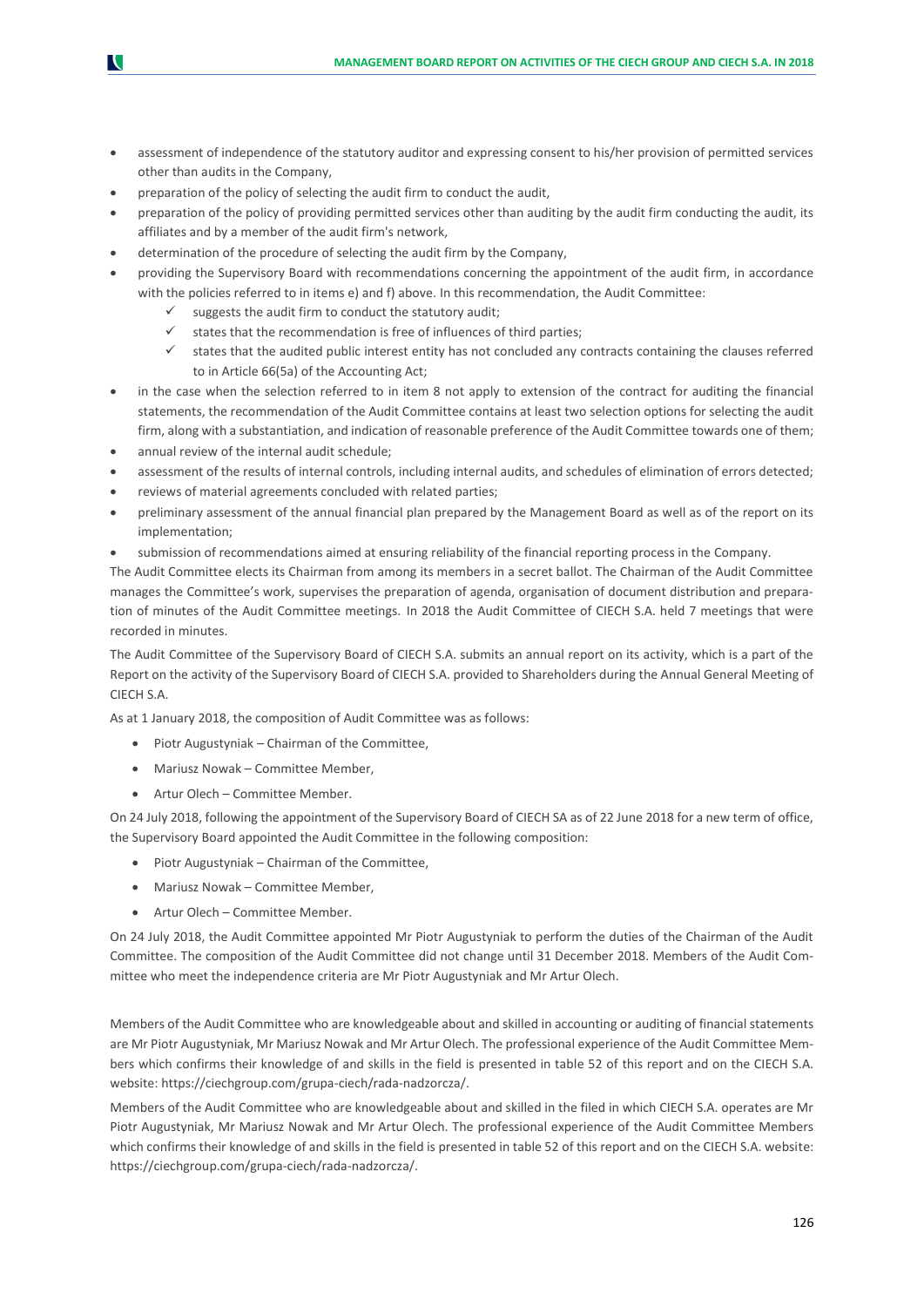The following policies on cooperation with the audit firm are in force at CIECH S.A.:

N

*- "Policy for the provision of permitted non-audit services by the audit firm conducting the audit of the financial statements".* In accordance with the Policy, the audit firm conducting the audit of the financial statements, its affiliates and a member of the audit firm's network may provide only permitted non-audit services specified in the Act of 11 May 2017 on statutory auditors, audit firms and public supervision that are not prohibited services within the meaning of the Act and Regulation (EU) No 537/2014 of the European Parliament and of the Council of 16 April 2014 on specific requirements regarding statutory audit of public-interest entities and repealing Commission Decision 2005/909/EC. The Policy also specifies the catalogue of permitted services.

Ordering a service requires an audit firm to confirm that ordered non-audit services are not prohibited services within the meaning of the Act of 11 May 2017 on statutory auditors, audit firms and public supervision and within the meaning of Regulation (EU) No 537/2014 of the European Parliament and of the Council of 16 April 2014 on specific requirements regarding statutory audit of public-interest entities and repealing Commission Decision 2005/909/EC and that the audit firm is able to perform the services in an unobstructed manner.

The Audit Committee, having assessed the risks and safeguards of independence, consents to the provision of the permitted non-audit services.

Permitted services other than auditing of financial statements were provided to CIECH S.A. in 2018. In each instance the Audit Committee assessed independence and consented to the provision of such services. The Audit Committee analyses reports on the audit firm's performance of permitted services.

*- "Policy and procedure of selecting the audit firm".* The Policy defines formal conditions and criteria for the selection of the audit firm, the most important of which are:

- the selection is made by the Supervisory Board on the basis of the Audit Committee's recommendations;
- the selection is made with the rotation rules taken into account:
	- − the entity authorised to audit financial statements may not conduct audits of the Company/Group for more than 5 subsequent years;
	- the entity authorised to audit financial statements may conduct the audit in the Company/Group again after at least 3 years from the end of the last audit, unless the duration of the audit order is 5 years, in which case the entity authorised to audit financial statements may conduct the audit in the Company/Group again after at least 4 years from the end of the last audit;
	- − a key statutory auditor may not perform financial audit activities in the Company/Group for a period of more than 5 subsequent years;
	- a key statutory auditor may perform financial audit activities in the Company/Group again after at least 3 years from the end of the last audit.
- the first agreement on the audit of financial statements is concluded for a period not shorter than 2 years;
- the selection is made on the basis of documented qualifications and professional experience, taking into consideration the specificity and locations of businesses conducted by companies in the CIECH group, required reporting deadlines and the price offered.

In 2018 the Audit Committee of CIECH S.A. issued a recommendation regarding the selection of an audit firm, in accordance with the Policy and procedure of selecting the audit firm, which fulfilled the binding conditions for renewing the agreement with an audit firm, namely PricewaterhouseCoopers Polska Spółka z ograniczoną odpowiedzialnością Audyt Sp.k.

#### Remuneration Committee of the Supervisory Board of CIECH S.A.

The Remuneration Committee was appointed by Resolution No 66/IV/2005 of the Supervisory Board of CIECH S.A. According to the Remuneration Committee Regulations, the primary task of the Committee is to advise the Supervisory Board on matters related to the establishment of the principles and amounts of remuneration of the CIECH S.A.'s Management Board members.

In particular the Committee's tasks include:

• presenting the Supervisory Board with proposals of the principles of remuneration of CIECH S.A.'s Management Board members, which should account for all forms of remuneration, in particular as regards: base remuneration, remuneration system based on results, retirement system and severance payments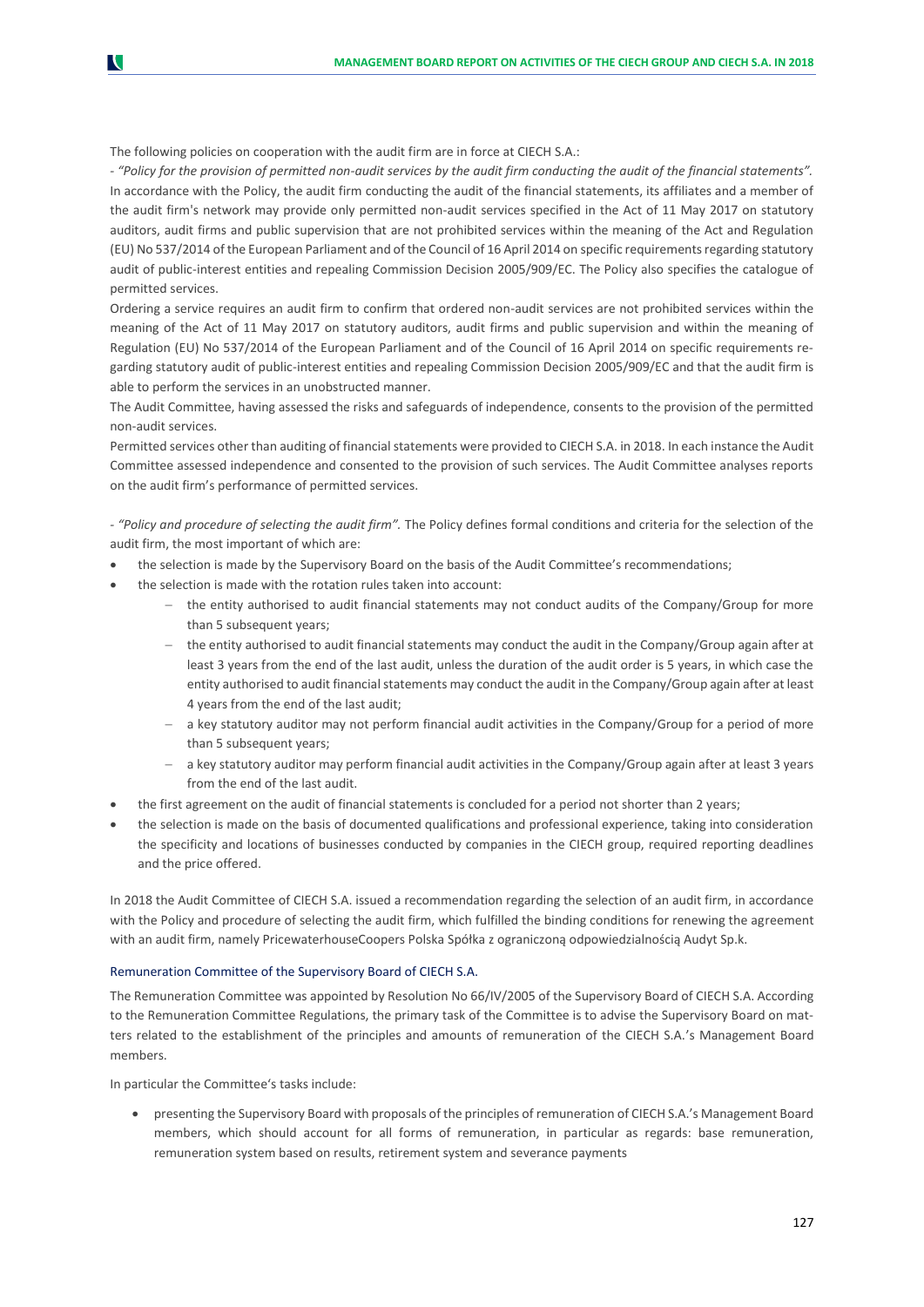- presenting the Supervisory Board with regarding the amounts of remuneration for each CIECH S.A.'s Management Board member
- presenting the Supervisory Board with drafts of agreements, regulating the performance of responsibilities CIECH S.A's Management Board members
- discussion (with or without the involvement of the Management Board) of all problems or reservations that may arise in matters related to the remuneration of CIECH S.A.'s Management Board
- consideration of all other matters to which the Committee or Supervisory Board has paid attention
- informing the Supervisory Board of all significant matters in the general context of the Committee's activity.

The Remuneration Committee of the Supervisory Board of CIECH S.A. elects a Chairman from among its members to manage the Committee's work.

The Remuneration Committee of the Supervisory Board of CIECH S.A. submits an annual report on its activity, which is a part of the Report on the activity of the Supervisory Board of CIECH S.A., provided to Shareholders during the Ordinary General Meeting of CIECH S.A.

As at 1 January 2018, the composition of the Remuneration Committee was as follows:

- Tomasz Mikołajczak Chairman of the Committee;
- Mariusz Nowak Committee Member.

On 24 July 2018, following the appointment of the Supervisory Board of CIECH SA as of 22 June 2018 for a new term of office, the Supervisory Board appointed the Remuneration Committee of the Supervisory Board of CIECH S.A. in the following composition:

- Tomasz Mikołajczak Chairman of the Committee;
- Mariusz Nowak Committee Member;
- Dawid Jakubowicz Committee Member.

Following Mr. Dawid Jakubowicz's resignation from the Supervisory Board of CIECH SA as of 5 December 2018, he also ceased to be a member of the Committee as of that date.

As at 31 December 2018, the Remuneration Committee was composed of the following two members:

- Tomasz Mikołajczak Chairman of the Committee;
- Mariusz Nowak Committee Member.

#### **Management Board**

According to § 23(1) of the Company's Articles of Association, the Management Board consists of at least two members. The Supervisory Board appoints the Chairman of the Management Board and other Board members. The Supervisory Board determines the number of Board Members. The joint term of the Management Board members lasts three years.

The term of office of a Management Board Member expires at the close of the General Meeting approving the financial statements for the last full financial year in which the Management Board Member held his position in the Company's Management Board during the term of office for which this Member was appointed.

The Management Board's competences include all matters and economic decisions and other decisions not reserved by the regulations of the Code of Commercial Partnerships and Companies or the stipulations of the Company's Articles of Association as belonging solely to the General Meeting or Supervisory Board.

Two Board Members jointly or one Board member together with an proxy are authorized to make declarations of will and to sign them on behalf of the Company.

The current joint term of the Company's Management Board commenced on 22 June 2017. The Company applies the policy of internal distribution of powers among Board Members, in terms of managing the affairs of the Company. A detailed description of segregation of powers of individual Board Members has been specified in the resolution of the Management Board. Within the scope of ordinary activities of the Company, each Board Member is obliged and authorised to independently manage the Company's affairs falling under his/her powers, in accordance with the distribution determined by the Management Board.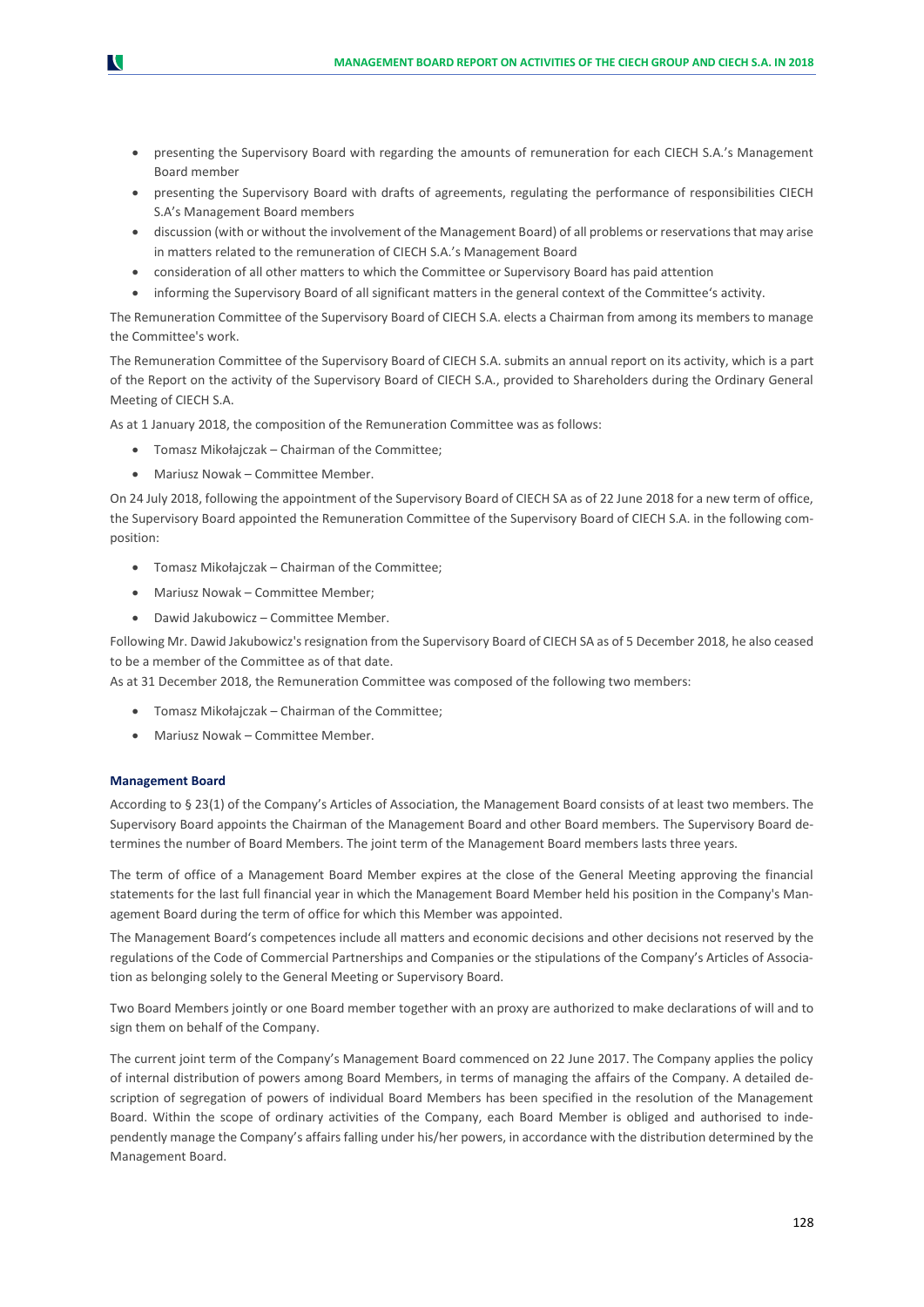The Management Board of CIECH S.A. operates on the basis of the regulations passed by the Management Board and approved by the Supervisory Board. Resolutions of the Management Board are passed by an absolute majority of votes cast with a quorum of at least half of the Management Board members. In the case of a voting tie, the President of the Management Board has the casting vote. In accordance with the principles of best practices, Management Board Regulations state that in the event of a conflict of the Company's interest with the personal interests of a Board Member, his spouse, relatives or kinsman of the second degree or persons with whom he has a personal relationship, he should abstain from participation in the settlement of such matters, and request for this to be noted in the Board's meeting protocol.

### Management Board's resolutions are required only in respect of matters exceeding the scope of ordinary Company's activities including in particular:

- the approval and amendment of the Management Board's Regulations;
- the approval and amendment of the Company's Organisational Regulations;
- adoption of motions addressed to the Supervisory Board or the General Meeting;
- convening General Meetings and determining their agendas;
- the acceptance of annual and long-term financial plans and development strategies for the Company;
- the grant of proxy or general power of attorney;
- taking out credit and loans;

N

- granting loans and donations;
- the disposal of a right or assumption of a liability exceeding the amount of PLN 500 thousand, excluding purchase and sales of raw materials, intermediate goods, and products related to the operations of the Company up to the value of PLN 6 million in a single transaction or series of related transactions;
- application for bank guarantees, assumption of liabilities under promissory notes, the grant of all types of guarantees and the establishment of other securities.

A Management Board's resolution is also required in matters not exceeding the scope of ordinary Company's activities if its passing is requested by any of the Management Board's Members.

As of 1 January 2018, the composition of the Company's Management Board was as follows:

- Maciej Tybura President of the Management Board
- Artur Król Member of the Management Board
- Artur Osuchowski Member of the Management Board.

He Supervisory Board of CIECH S.A. appointed Mr Krzysztof Szlaga as a Member of the Management Board of CIECH S.A. with effect as of 12 March 2018. Next, following the resignation of Mr Artur Król from the Management Board of CIECH S.A. as of 31 August 2018 and the resignation of Mr Maciej Tybura from the Management Board of CIECH S.A. as of 10 September 2018, on 10 September 2018, the Supervisory Board of CIECH S.A. delegated Mr Dawid Jakubowicz – a member of the Supervisory Board – to temporarily perform the function of the President of the Management Board of CIECH S.A., i.e. for a period of three months, and appointed Mr Mirosław Skowron as a Member of the Management Board of CIECH S.A. On 26 November 2018, Mr Krzysztof Szlaga submitted his resignation from the Management Board of CIECH S.A.

The President of the Management Board of CIECH S.A., Mr Dawid Jakubowicz, was appointed by the Supervisory Board of CIECH S.A. on 5 December 2018.

As at 31 December 2018, the composition of the Management Board of CIECH S.A. was as follows:

- Dawid Jakubowicz President of the Management Board;
- Artur Osuchowski Member of the Management Board;
- Mirosław Skowron Member of the Management Board.

The body responsible for establishing the principles and level of remuneration for the Management Board members is the CIECH S.A. Supervisory Board.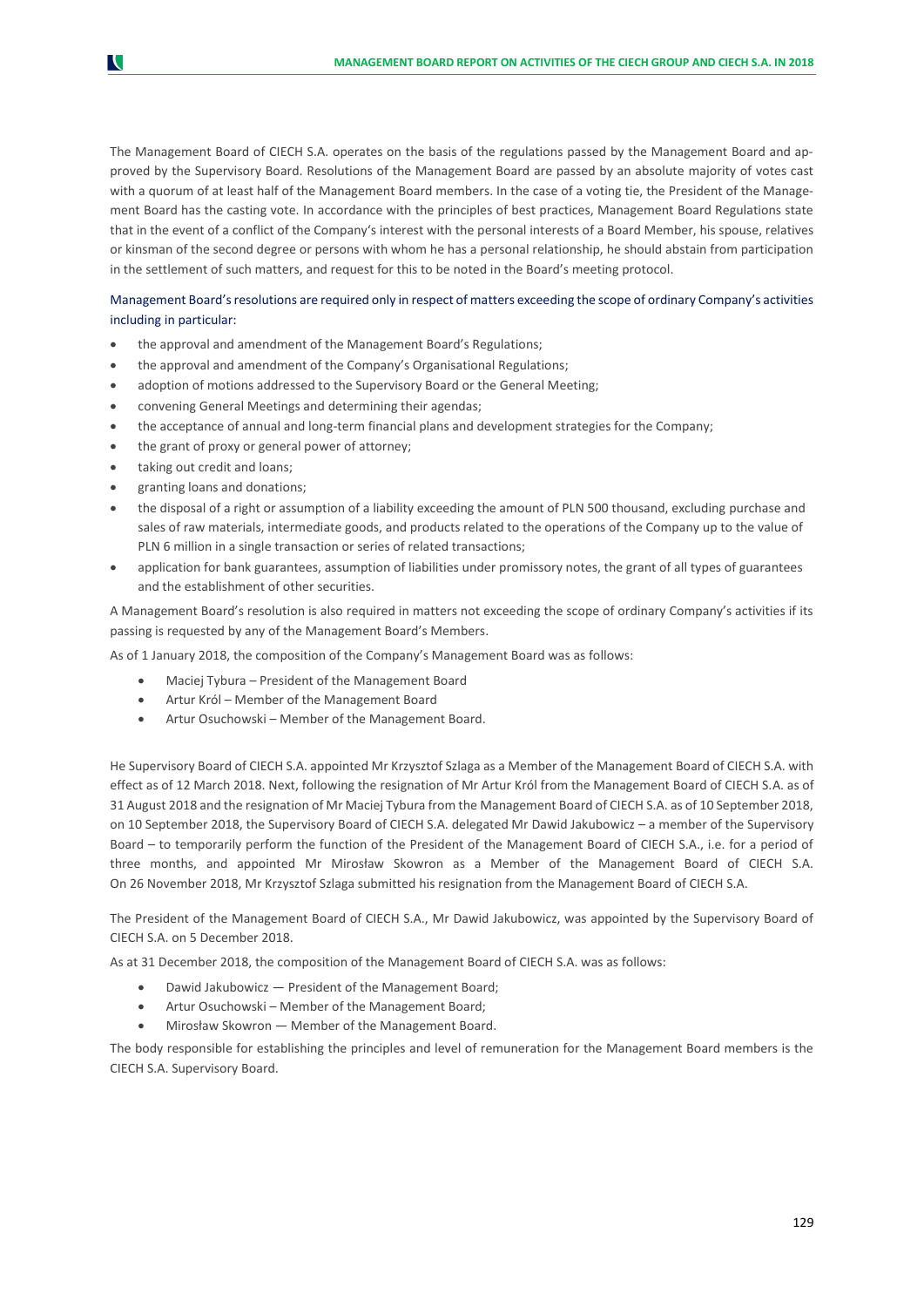#### TABLE 53: CIECH S.A.'S MANAGEMENT BOARD AS AT 31 DECEMBER 2018



**DAWID JAKUBOWICZ**

**President of the Management Board of CIECH S.A. since 10 September 2018**

He has completed a Program for Leadership Development (PLD) at the Harvard Business School in Boston and holds the MBA title from the Georgia State University and the University of Economy in Poznań. A graduate of the Faculty of Economy at the University of Economy in Poznań.

Mr Dawid Jakubowicz is a member of the management board of Kulczyk Investments S.A. where, since 2010, he has been responsible for the supervision of the investment portfolio. He is an esteemed expert with the international operational experience in building the value of companies from the chemical, mining, energy, automotive and new technologies sectors. Enlisted as a qualified auditor by the National Chamber of Statutory Auditors since 2014. In the past, he worked for international company KPMG Audyt, where he was responsible for audit of separate and consolidated financial statements of entities from many sectors.

Scope of responsibilities in CIECH S.A. – supervision over organisational units:

- Strategy and Innovation Division
- Human Resources Department
- Audit and Control Department
- Legal and Compliance Department
- Assets Management Department
- Security Office
- Finance and Accounting Division
- Independent position: OHS Coordinator, Representative of the Management Board for Investor Relations, Director of the Reshape Project, Adviser to the Management Board, Business Analysis Manager.
- AGRO Business Unit.

Graduate of the Private Higher School of Business and Administration in Warsaw, Faculty of Economics, majored in Finance and Banking.

Completed professional courses in management of company value, appraisal of companies on the capital market, restructuring of company's activity. Holder of the scholarship of the "Die Zeit" weekly, American Council of Germany, Dreager Foundation.

In 1996-1997, the analyst in the Management Accounting Department at Raiffeisen Bank Polska.

From 1998 to 2001, senior consultant in the Corporate Finance department at Ernst & Young (responsible for mergers and acquisitions on the capital market and strategic projects related to restructuring and reorganization of companies' operations).

In 2001-2003, he was senior consultant at the Corporate Finance Department at Capgemini. Responsible for mergers and acquisitions on the capital market and strategic projects related to restructuring and reorganization of companies' operations.

In 2003-2008, he acted as the manager at KPMG Advisory in the Economic Consulting Department. Responsible for the development of services in the scope of strategic projects, reorganization of companies' operations and projects related to the financing of operations, as well as the support of direct investments.

#### Scope of responsibilities in CIECH S.A. – supervision over organisational units:

- Project Management and Entities Supervision
- Marketing and Communication Department
- Supply Chain Management Division, including:
	- o Logistics Department
- IT Department
- Independent positions, including: Coordinator of the Management Board for the Integrated Quality and Information Security Management System Representative of the Management Board for the Integrated Quality and Information Security Management System Press Officer.
- Business Units: Salt, Soda, Resins, Foams, Silicates and Glass.



**ARTUR OSUCHOWSKI Member of the Management Board of CIECH S.A. since 2 April 2008**